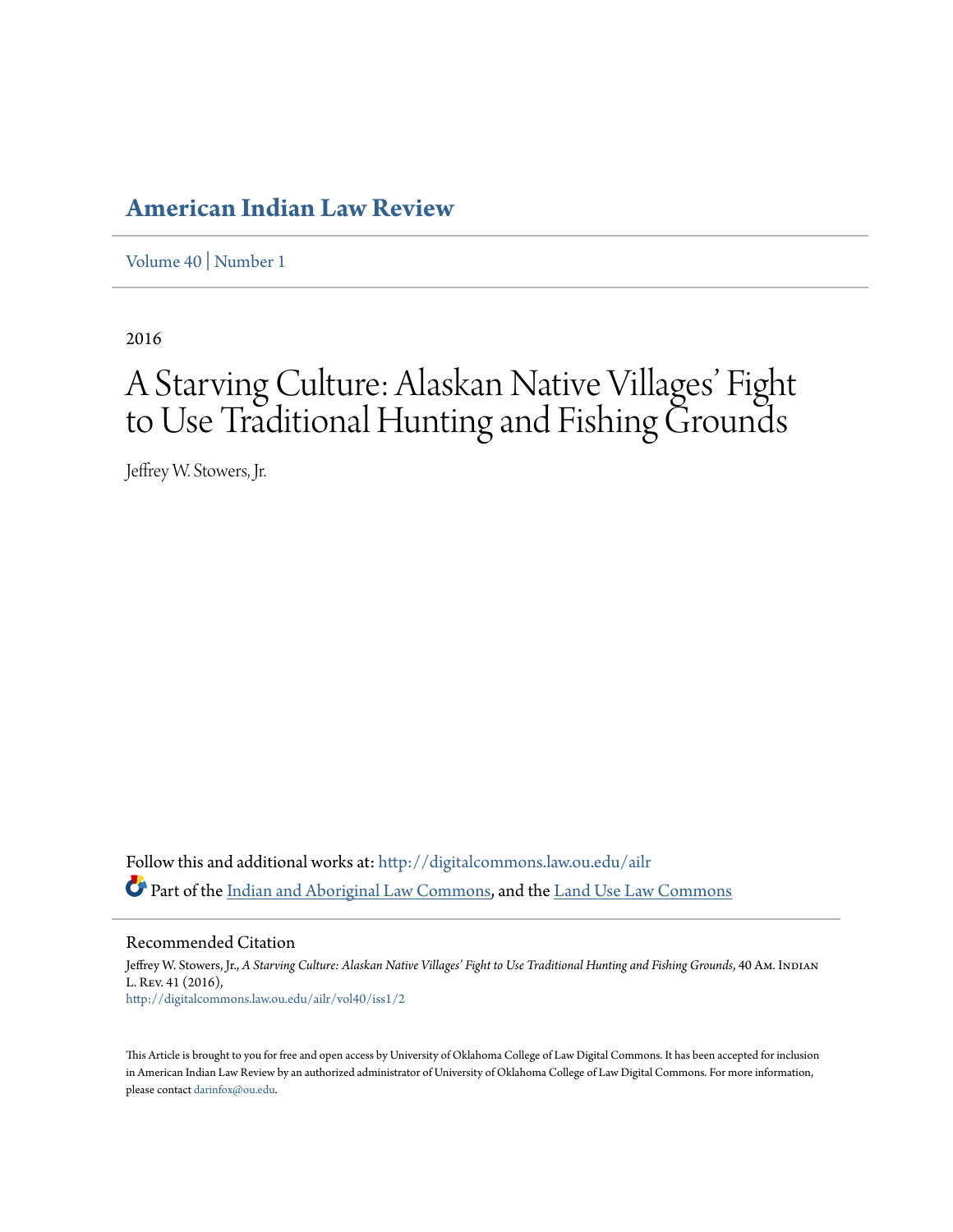# **A STARVING CULTURE: ALASKAN NATIVE VILLAGES' FIGHT TO USE TRADITIONAL HUNTING AND FISHING GROUNDS**

*Jeffrey W. Stowers, Jr.[\\*](#page-1-0)*

*Every part of all this soil is sacred to my people. Every hillside, every valley, every plain and grove has been hallowed by some sad or happy event in the days long vanished. The very dust you now stand on responds more willingly to their footsteps than to yours, because it is rich with the blood of our ancestors, and our bare feet are conscious of the sympathetic touch.*<sup>[1](#page-1-1)</sup>

—Chief Seattle

# *I. Introduction*

In the Village of Eyak, some of the young children of the village have finally reached an age that they can be taught to hunt and fish. The village hunters are preparing to take their children into the wilderness to teach them hunting and fishing techniques that have been passed down from parent to child for generations. During this outing, they plan to visit all of the hunting and fishing spots their parents and grandparents used to take them, and to teach their children about what types of wildlife should be hunted.

This year, Chief Qilangalik leads the hunting expedition—it is time for his son, Makari, to learn to hunt and fish. The chief and his son set out ahead of the rest of the hunters and head to their first stop, Hinchinbrook Island. The Island has an abundance of seals which the hunters plan to use for food and trading furs. Afterwards, the chief plans to go to Kenai Peninsula to fish for salmon and oysters and to hunt for bear.

The two hunters barely enter the woods before they are stopped by a group of soldiers. The soldier leading the group asks the chief what he is doing in the woods. The chief tries to explain to the soldier that his village

<span id="page-1-0"></span> <sup>\*</sup> Jeffrey W. Stowers, Jr. graduated Cum Laude from Appalachian School of Law. While at ASL, he received his Juris Masters in 2014 and his Juris Doctor from Appalachian School of Law in 2015. He also received his B.A. Political Science and History from King University in 2008. He would like to thank his family and friends for their life-long encouragement and support.

<span id="page-1-1"></span> <sup>1.</sup> NATIVE AMERICAN WISDOM ch. 13 (Kent Nerburn & Louise Mengelkoch eds., 1991).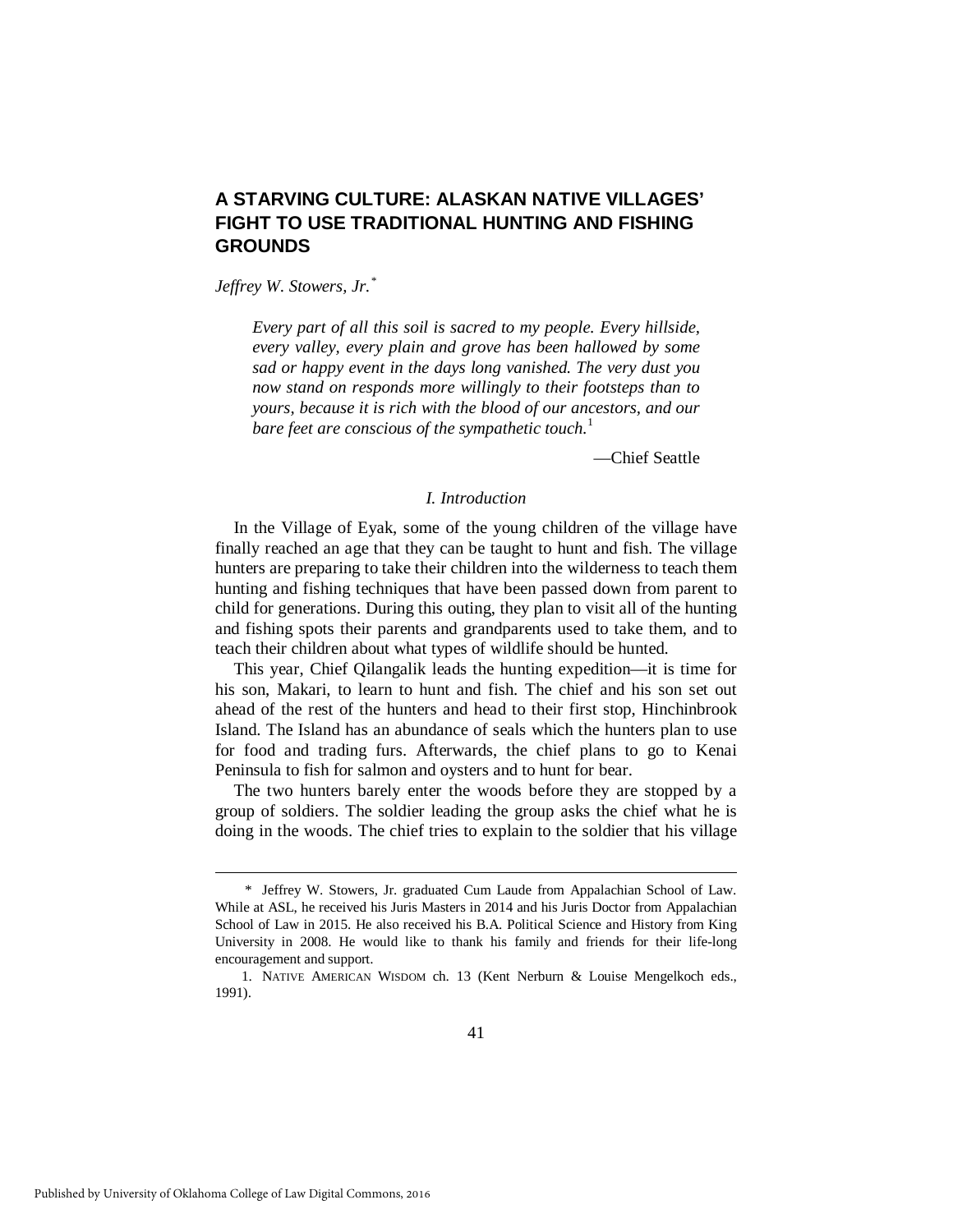has lived and hunted in the area for many generations, and that he is on a hunting expedition with his son that is necessary to teach him the traditions of the village—traditions necessary to the survival of the village because they are the only way the village obtains food.

The soldier, unaffected by the chief's explanation, tells the chief and his son to turn around and go back to their village. The soldier also informs the pair that the woods and gulf are now under their control and that the village hunters are no longer allowed to hunt and fish in the area. Further, the soldier tells the hunters that the soldiers and their settlement will be using the land from now on because the animal furs obtained in the area are very valuable, and the settlement plans to sell them to overseas traders. The chief begins to oppose the soldiers, but upon threat of death to both him and his son, decides to go back to the village.

Situations similar to this hypothetical have occurred across the United States throughout history. In 1905, the Yakama Indians were excluded from hunting and fishing on their traditional hunting grounds by private landowners.<sup>[2](#page-2-0)</sup> Most recently, the Alaskan Native Villages that surround the Outer Continental Shelf were excluded from exercising their right to using both land and sea.

In the most recent litigation regarding land exclusion, the Alaskan Native Villages requested non-exclusive aboriginal title to their land after the Individual Fishing Quota regulations severely restricted their fishing allowance to strictly sport fishing.<sup>[3](#page-2-1)</sup> The Ninth Circuit, however, said that the Alaskan Native Villages could not have non-exclusive rights without first proving that they exclusively occupied the Outer Continental Shelf,<sup>[4](#page-2-2)</sup> and the Supreme Court did not grant certiorari in this case upon appeal.<sup>[5](#page-2-3)</sup> This holding contradicts itself, and does not make clear how a Native American tribe can establish non-exclusive aboriginal rights. As of yet, the Supreme Court has not defined what "non-exclusive rights" means. This article argues that it should do so, and further, create a test through which a court can articulate "non-exclusive rights."

Part II of this article will discuss the history of the Alaskan Native Villages and their historic use of the land on the Outer Continental Shelf ("OCS"). This section will also address the procedural history of the prior cases, rules, and regulations that gave rise to the dispute over who has the right to access the OCS. The history of the land provides evidence that the

 <sup>2.</sup> United States v. Winans, 198 U.S. 371, 379 (1905).

<span id="page-2-2"></span><span id="page-2-1"></span><span id="page-2-0"></span> <sup>3.</sup> Native Vill. of Eyak v. Blank, 688 F.3d 619, 621 (9th Cir. 2012).

 <sup>4.</sup> *Id.* at 625.

<span id="page-2-3"></span> <sup>5.</sup> Native Vill. of Eyak v. Pritzker, 134 S. Ct. 51 (2013).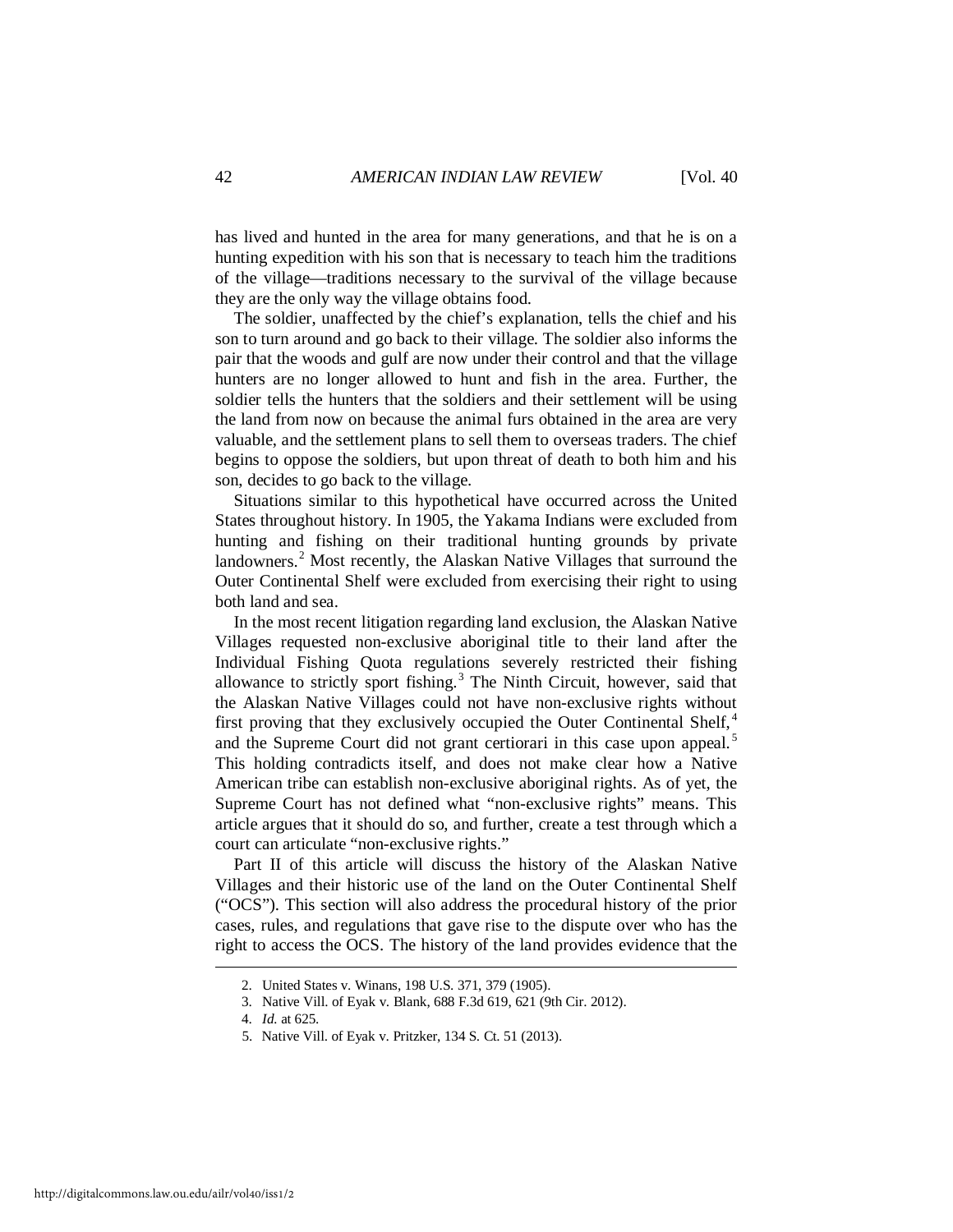Alaskan Native Villages are entitled to continued use of the land, and further that hunting and fishing done on and around the land are integral to the culture of the Alaskan Natives.

Part III offers a solution to the dispute over whether the Alaskan Native Villages have non-exclusive hunting and fishing rights to the OCS. This section suggests an elements test that, if applied by the courts, would benefit the Alaskan Native Villages by allowing them to have nonexclusive hunting and fishing rights while still allowing others to fish the OCS. This Article concludes in Part IV by briefly explaining why the Supreme Court should have granted certiorari in *Native Village of Eyak v. Blank* and why the Ninth Circuit should have allowed the Alaskan Native Villages the right to hunt and fish the OCS without IFQ restrictions.

#### *II. A Look into the Past and How It Will Affect the Future*

# *A. Thousands of Years of Tradition and the History of Land Use*

The Alaskan Native Villages consist of the Villages of Eyak, Tatitlek, Chanega, Port Graham, and Nanwalck (collectively, the "Villages"). [6](#page-3-0) These Villages occupy the Prince William Sound, the Gulf of Alaska, and the lower Cook Inlet regions of Alaska, where they claim to have been since the time glaciers covered the land.<sup>[7](#page-3-1)</sup> Currently, approximately "550,000 acres of [the Villages'] land are subsurface estate where Native village corporations have surface entitlements."[8](#page-3-2) The Villages maintain that for over 7,000 years, well before European contact and continuing to the modern era, they hunted the sea mammals and fished the sea on the OCS,<sup>[9](#page-3-3)</sup> where the resources provided a better chance of a living than the inland hunting of moose and caribou.<sup>[10](#page-3-4)</sup> Historically, the hunting and fishing traditions established on the OCS provided the Villages with a livelihood, encouraged trading, and prompted ceremonial exchanges between the

<span id="page-3-0"></span> <sup>6.</sup> Native Vill. of Eyak v. Trawler Diane Marie, Inc., 154 F.3d 1090, 1091 (9th Cir. 1998).

<span id="page-3-1"></span> <sup>7.</sup> *Id.*; *see also Our People*, CHUGACH, http://www.chugach-ak.com/who-we-are/ourpeople (last visited Sept. 12, 2013).

<span id="page-3-2"></span> <sup>8.</sup> *Lands*, CHUGACH, http://www.chugach-ak.com/who-we-are/lands (last visited Oct. 13, 2015).

 <sup>9.</sup> *Blank*, 688 F.3d at 620-21; *Trawler*, 154 F.3d at 1091.

<span id="page-3-4"></span><span id="page-3-3"></span> <sup>10.</sup> David J. Bloch, *Colonizing the Last Frontier*, 29 AM. INDIAN L. REV. 1, 6-7 (2004- 2005).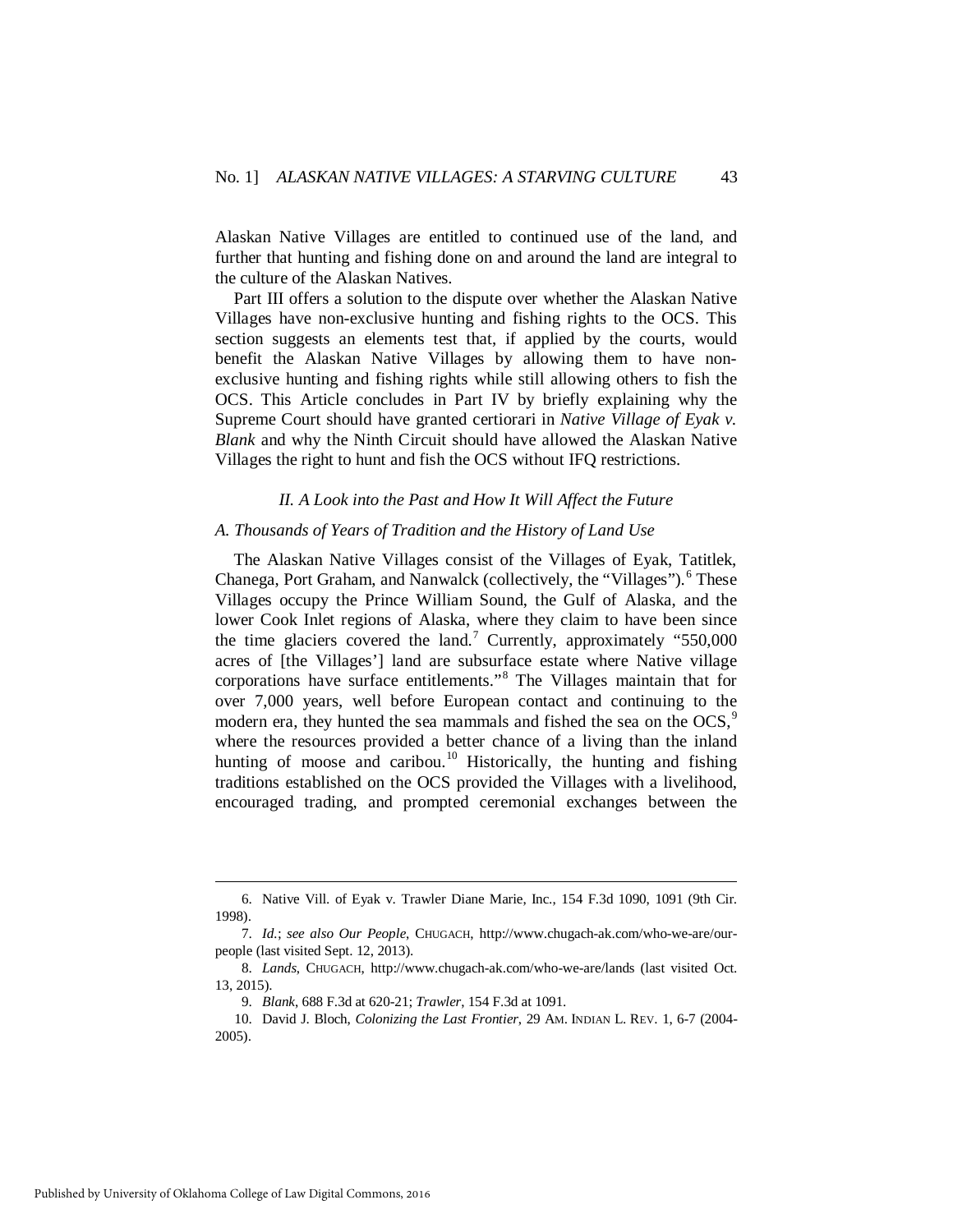tribes.<sup>[11](#page-4-0)</sup> Therefore, "the traditions associated with life, love, religion, and death came to depend on the ocean and its resources."<sup>[12](#page-4-1)</sup>

In 2012, the Villages' population was estimated at 400 to 1500 members,  $^{13}$  $^{13}$  $^{13}$  who still live a lifestyle heavily reliant on the fish and wildlife of the OCS.<sup>[14](#page-4-3)</sup> Therefore, the Villages' "continued social, cultural, and economic well-being depends on their continued ability to hunt and to fish in their traditional territories on the OCS."<sup>[15](#page-4-4)</sup>

# *B. A Procedural History: The Native Village of Eyak's Legal Struggle to Maintain Their Rights*

For years, courts have slowly chipped away at Native American tribal sovereignty.<sup>[16](#page-4-5)</sup> Historically, Native American tribes had sovereign powers over their reserved lands given to them by treaties, agreements, and executive orders.<sup>[17](#page-4-6)</sup> Since 1978, however, the Supreme Court has continually reduced "the inherent powers tribes possessed as domestic dependent nations and transferred them to the states at the federal government's expense but without its consent, indeed to the contrary of congressional and executive policy favoring tribal self-determination."<sup>[18](#page-4-7)</sup>

In 1993, the Secretary of Commerce promulgated regulations that limited the Villages' use of their traditional fishing areas on the OCS.<sup>[19](#page-4-8)</sup> The Villages sued, seeking restoration of their rights of aboriginal use to the OCS in the Cook Inlet and the Gulf of Alaska.<sup>[20](#page-4-9)</sup>

Following a trial court ruling that declined the Villages aboriginal title to their traditional hunting and fishing territories, $^{21}$  $^{21}$  $^{21}$  the Villages appealed to the United States District Court for the District of Alaska in 2002, who

<span id="page-4-1"></span><span id="page-4-0"></span> <sup>11.</sup> *Id.* at 6; DEAN LITTLEPAGE, STELLER'S ISLAND: ADVENTURES OF A PIONEER NATURALIST IN ALASKA 198 (Kate Rogers et al. eds., 1st ed. 2006); *see also Lands*, *supra* note 8.

 <sup>12.</sup> Bloch, *supra* note 10, at 6.

 <sup>13.</sup> *Blank*, 688 F.3d at 624.

 <sup>14.</sup> *Trawler*, 154 F.3d at 1091.

 <sup>15.</sup> *Id.*

<span id="page-4-5"></span><span id="page-4-4"></span><span id="page-4-3"></span><span id="page-4-2"></span> <sup>16.</sup> *But see* United States v. Winans, 198 U.S. 371 (1905); *Blank*, 688 F.3d at 637; *Trawler*, 154 F.3d at 1091.

<span id="page-4-7"></span><span id="page-4-6"></span> <sup>17.</sup> Nolan Shutler, *Taking the Bitter with the Sweet: Wenatchi Fishing Rights*, 41 ENVTL. L. 987, 992 (2011).

 <sup>18.</sup> Bloch, *supra* note 10, at 1.

 <sup>19.</sup> *See Blank*, 688 F.3d at 621; *Trawler*, 154 F.3d at 1091.

<span id="page-4-10"></span><span id="page-4-9"></span><span id="page-4-8"></span> <sup>20.</sup> *Native Villages of Eyak, Tatitlek, Chenega, Nanwalek, and Port Graham v. Evans*, NATIVE AM. RIGHTS FUND, http://www.narf.org/cases/eyak.html (last visited Nov. 10, 2013) [hereinafter *Native Villages*].

 <sup>21.</sup> *Trawler*, 154 F.3d at 1097.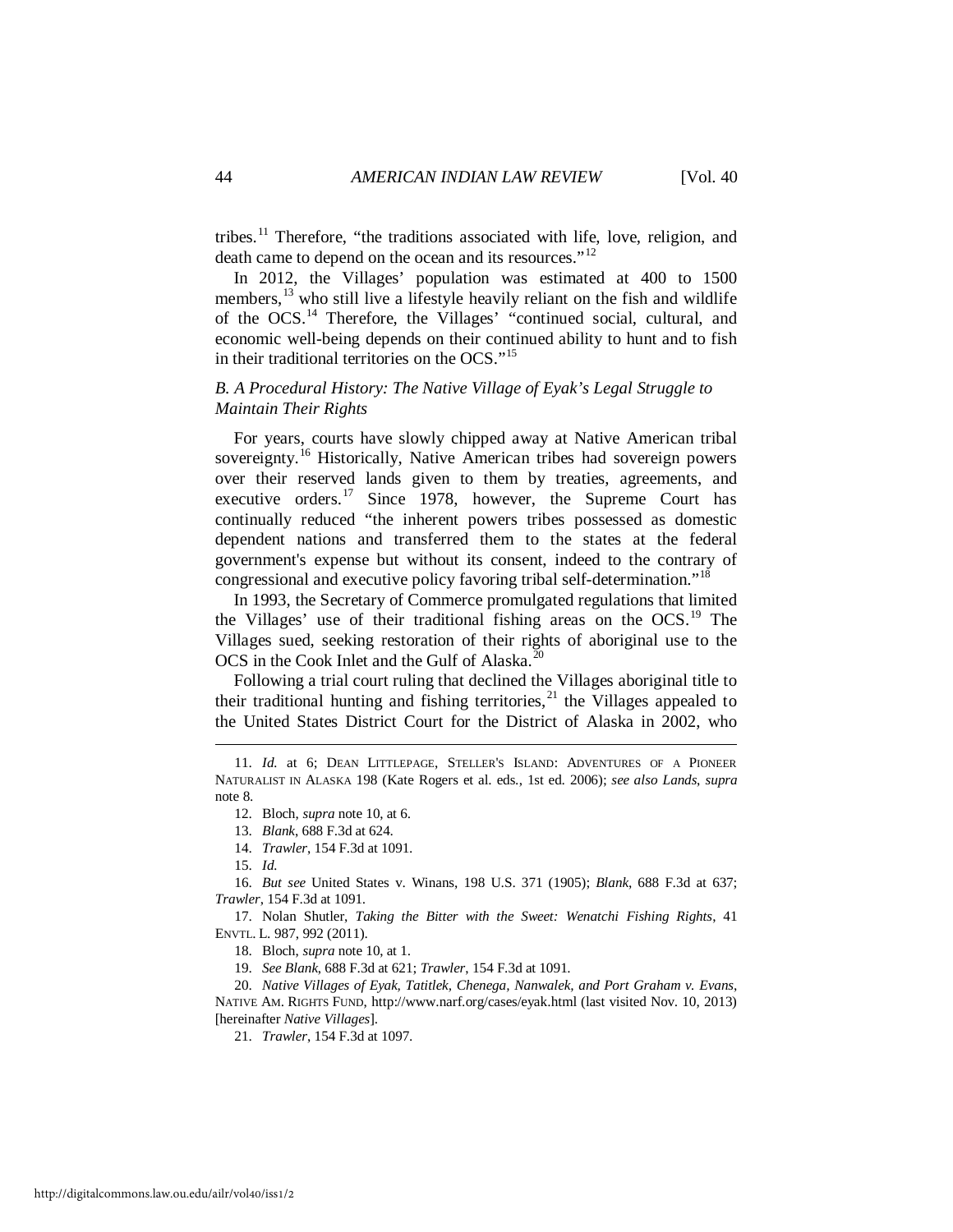agreed with the trial court and held that the Villages did not have nonexclusive aboriginal rights to their land on the  $OCS$ .<sup>[22](#page-5-0)</sup> Following this ruling, the Native American Rights Fund (NARF) appealed the case to the United States Court of Appeals for the Ninth Circuit.<sup>[23](#page-5-1)</sup> In 2004, the Ninth Circuit, sitting en banc, vacated the district court's decision and remanded the case to determine if the Villages could establish aboriginal title to the areas in the OCS  $^{24}$  $^{24}$  $^{24}$ 

On remand, the district court found that while the Villages established the existence of their territory and use of the waters on the OCS, they did not have any aboriginal rights, non-exclusive or otherwise, as a matter of law.<sup>[25](#page-5-3)</sup> This ruling was appealed to the Ninth Circuit, and a 6-5 majority sitting en banc ruled that the Villages failed to establish non-exclusive aboriginal rights to the OCS territories.<sup>[26](#page-5-4)</sup> In July 2013, the NARF appealed to the United States Supreme Court.<sup>[27](#page-5-5)</sup> Unfortunately, in October 2013, the Supreme Court denied certiorari.<sup>[28](#page-5-6)</sup> The culmination of cases, statutes, and regulations referenced by the Villages in the course of the litigation represent how the Villages fought to perpetuate their culture and how the government has slowly chipped away their rights to almost nothing.

# *C. The Federal Paramountcy Doctrine*

The "Federal Paramountcy Doctrine" gives the federal government superior rights to the marginal sea, an area that extends three miles from the shore surrounding the United States, two hundred miles seaward and includes the soil and subsoil underneath the surface water. $^{29}$  $^{29}$  $^{29}$  This doctrine was created from the holdings of four United States Supreme Court cases, <sup>[30](#page-5-8)</sup>

 <sup>22.</sup> *Native Villages*, *supra* note 20.

 <sup>23.</sup> *Id.*

<span id="page-5-2"></span><span id="page-5-1"></span><span id="page-5-0"></span> <sup>24.</sup> Eyak Native Vill. v. Daley, 375 F.3d 1218, 1219 (9th Cir. 2004); *see also Native Villages*, *supra* note 20.

<span id="page-5-4"></span><span id="page-5-3"></span> <sup>25.</sup> *Native Villages*, *supra* note 20; Native Vill. of Eyak v. Blank, 688 F.3d 619, 626 (9th Cir. 2012).

 <sup>26.</sup> *Native Villages*, *supra* note 20.

 <sup>27.</sup> *Id.*

 <sup>28.</sup> *Id.*

<span id="page-5-7"></span><span id="page-5-6"></span><span id="page-5-5"></span> <sup>29.</sup> United States v. California, 332 U.S. 19, 38-39 (1947); United States v. Maine, 420 U.S. 515, 522-23 (1975); United States v. Louisiana, 339 U.S. 699, 706 (1950); United States v. Texas, 339 U.S. 707, 719 (1950).

<span id="page-5-8"></span> <sup>30.</sup> Native Vill. of Eyak v. Trawler Diane Marie, Inc., 154 F.3d 1090, 1092 (9th Cir. 1998).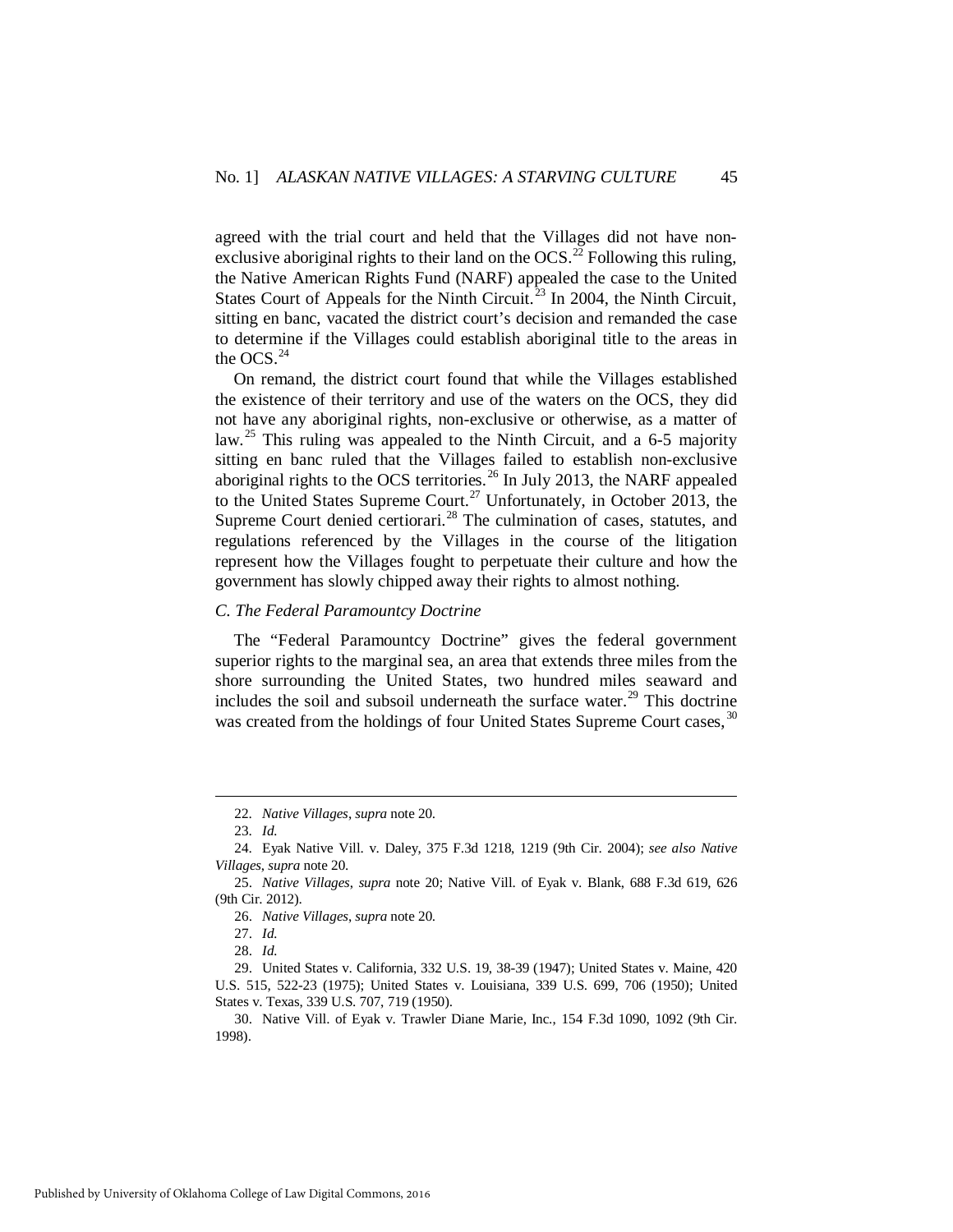which arose from disputes between the federal government and the states over ownership and control of the territory of the marginal sea.<sup>[31](#page-6-0)</sup>

The original dispute began in 1894 when oil was discovered off the coast of California.[32](#page-6-1) As a result, both California and Texas began granting leases to oil companies because both states believed that previous Supreme Court cases "recognized that they held title to the seabed out to three miles from shore," which is known as the three mile marginal belt. $33$  Soon after the leases were granted, however, Congress decided to bring the seabed under public domain, giving the United States the right to lease the seabed.<sup>[34](#page-6-3)</sup> Subsequently, in May of 1945, the United States sued to enjoin Pacific Western Oil Company from exercising their rights to the seabed granted to them by California.<sup>[35](#page-6-4)</sup> In September of that same year, President Harry Truman declared that the United States had jurisdiction over the seabed and its resources.[36](#page-6-5) Consequently, these actions led to litigation over who had ownership of the seabed.<sup>[37](#page-6-6)</sup>

In *United States v. California*, the United States argued that control over the seabed, also known as the "marginal sea and the land under it," was necessary "to protect [the] country against dangers to the security and tranquility of its people.<sup>[38](#page-6-7)</sup> California responded by claiming that it owned the resources of the marginal sea "because it entered the Union on 'equal footing' with the original states, which allegedly held title to submerged land off their coasts."<sup>[39](#page-6-8)</sup> The Court ultimately disagreed with California, finding there was no historical support for California's claim. [40](#page-6-9) "The Court explained that historically the federal government claimed dominion over the three-mile wide marginal sea to protect the nation's neutrality, and

<span id="page-6-0"></span> <sup>31.</sup> A marginal sea is an area that separate coastal oceans from open oceans and often consist of large indentions into continental landmasses. *Marginal Seas*, WATER ENCYCLOPEDIA, http://www.waterencyclopedia.com/La-Mi/Marginal-Seas.html (last visited Sept. 1, 2015).

<span id="page-6-1"></span> <sup>32.</sup> Andrew P. Richards, *Aboriginal Title or the Paramountcy Doctrine?* Johnson v. Mcintosh *Flounders in Federal Waters Off Alaska in* Native Village of Eyak v. Trawler Diane Marie, Inc., 78 WASH. L. REV. 939, 950 (2003).

<span id="page-6-6"></span><span id="page-6-5"></span><span id="page-6-4"></span><span id="page-6-3"></span><span id="page-6-2"></span> <sup>33.</sup> *Id.*; *see also* Robert E. Hardwicke et al., *The Constitution and the Continental Shelf*, 26 TEX. L. REV. 398, 401-03 (1948).

 <sup>34.</sup> Richards, *supra* note 32, at 950-51.

 <sup>35.</sup> *Id.* at 951.

 <sup>36.</sup> *Id.*

 <sup>37.</sup> *Id.*

<span id="page-6-7"></span> <sup>38.</sup> United States v. California, 332 U.S. 19, 29 (1947).

<span id="page-6-8"></span> <sup>39.</sup> Richards, *supra* note 32, at 951 (citing *California*, 332 U.S. at 29-30).

<span id="page-6-9"></span> <sup>40.</sup> *California*, 332 U.S. at 31-33.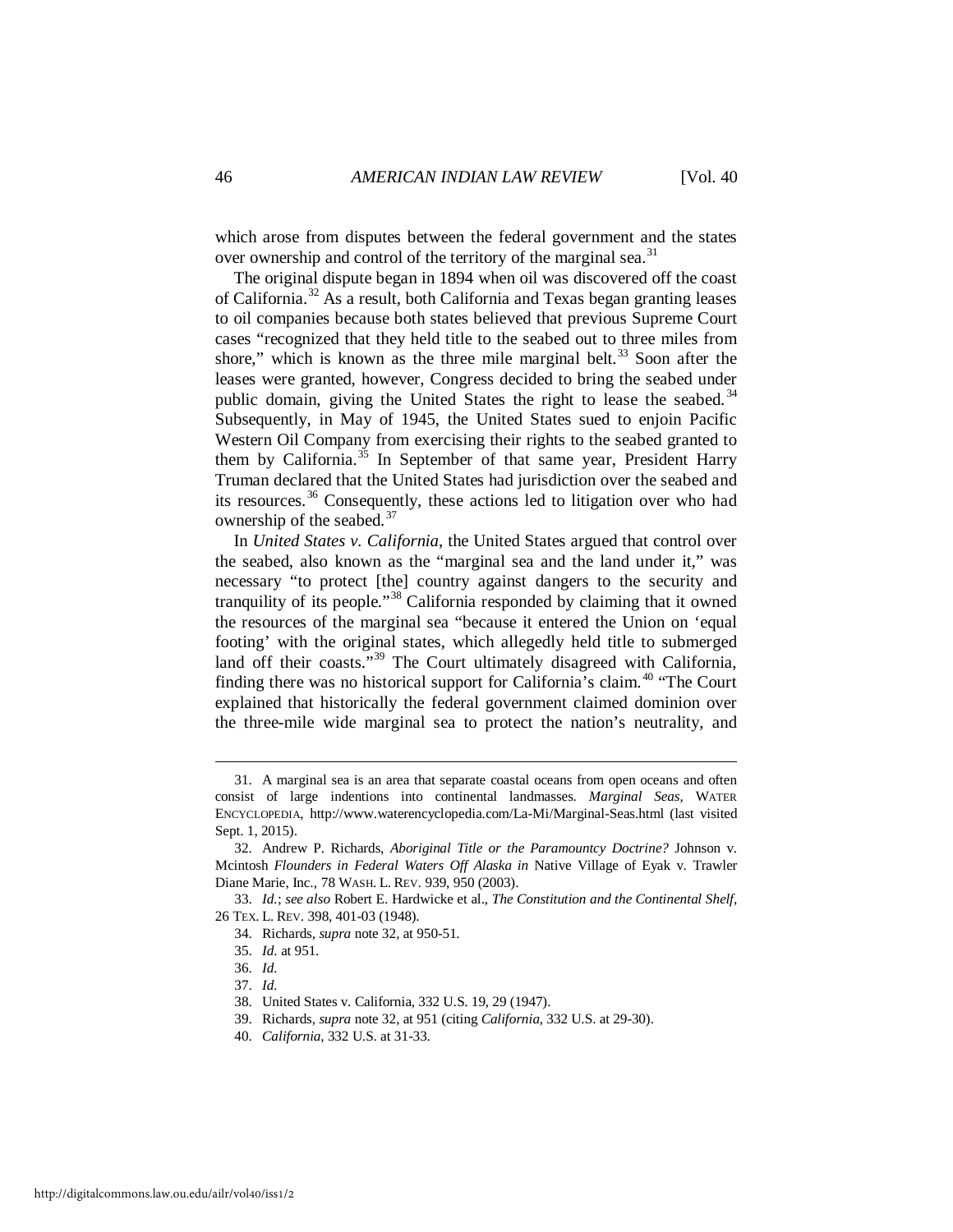recognized that the federal government's control of the seabed and waters bordering the United States enabled it to regulate commerce over, and fight wars on, the ocean."<sup>[41](#page-7-0)</sup> Therefore, the Court concluded that the federal government, and not the states, held paramount title to control the "resources of the soil" under the water of the three-mile marginal belt along the coast of the United States. $42$ 

Three years later, in *United States v. Texas*, the Supreme Court revisited the issue, reaffirming its previous holding that the federal government has a paramount right to the waters of the ocean extending twenty-four miles past the three-mile marginal belt. $43$  Although Texas argued that because it was an independent republic before joining the Union, its state title was paramount, and the federal government did not have superior rights to its surrounding waters, $44$  the Supreme Court did not agree, holding that "[p]roperty rights must . . . be so subordinated to political rights as in substance to coalesce and unite in the national sovereign."<sup>[45](#page-7-4)</sup> The Court explained that the state transferred its powers of sovereignty over the marginal sea to the federal government once it became part of the republic.<sup>[46](#page-7-5)</sup>

In *United States v. Louisiana*, the Court extended the United States' range of control past the three-mile marginal belt.<sup>[47](#page-7-6)</sup> In *Louisiana*, the United States sued because Louisiana had leased areas off the Gulf of Mexico to oil and resource companies.<sup>[48](#page-7-7)</sup> The United States claimed that it had full dominion over the waters in the Gulf and that the leases issued by Louisiana were adverse to the United States.<sup>[49](#page-7-8)</sup> The state argued that it held title to the waters and the seabed extending twenty-seven miles off the coast because it controlled the disputed area both before and since its admission to the Union.[50](#page-7-9) The Supreme Court disagreed finding the marginal belt a national concern, and held the federal government has a paramount right to the twenty-four mile waters, including the resources beneath it, extending

 <sup>41.</sup> Richards, *supra* note 32, at 952 (citing *California*, 332 U.S. at 32-35).

 <sup>42.</sup> *California*, 332 U.S. at 38-39.

 <sup>43.</sup> United States v. Texas, 339 U.S. 707, 719-20 (1950).

<span id="page-7-7"></span><span id="page-7-6"></span><span id="page-7-5"></span><span id="page-7-4"></span><span id="page-7-3"></span><span id="page-7-2"></span><span id="page-7-1"></span><span id="page-7-0"></span> <sup>44.</sup> *Id.* at 712-13; Native Vill. of Eyak v. Trawler Diane Marie, Inc., 154 F.3d 1090, 1093 (9th Cir. 1998).

 <sup>45.</sup> *Texas*, 339 U.S. at 719.

 <sup>46.</sup> *Id.*; *Trawler*, 154 F.3d at 1093.

 <sup>47.</sup> United States v. Louisiana, 339 U.S. 699, 705-06 (1950); *Trawler*, 154 F.3d at 1093.

 <sup>48.</sup> *Louisiana*, 339 U.S. at 701.

<span id="page-7-8"></span> <sup>49.</sup> *Id.*

<span id="page-7-9"></span> <sup>50.</sup> *Id.* at 702.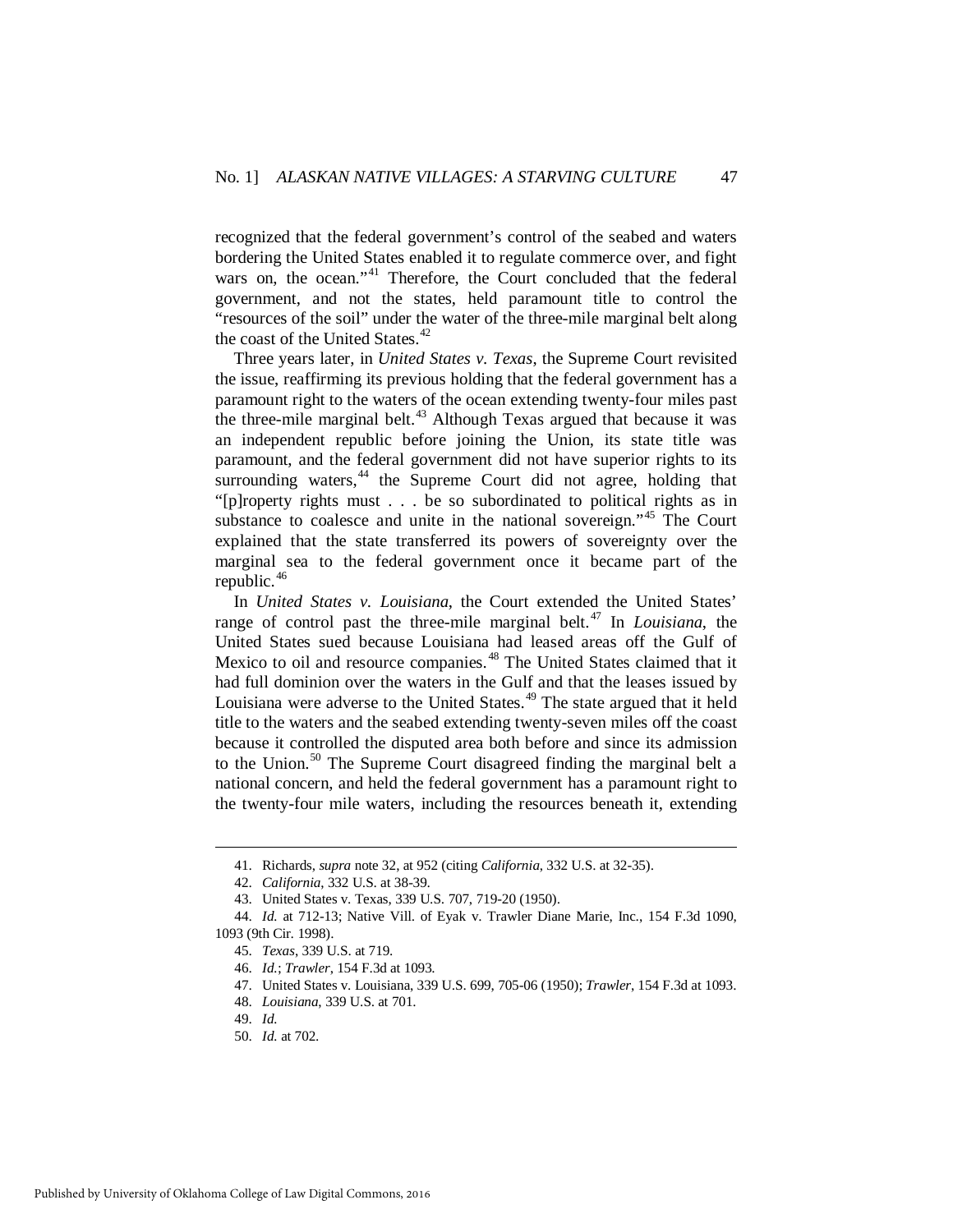past the three-mile marginal belt described in *United States v. California*. [51](#page-8-0) In support of its ruling, the Court reasoned that "problems of commerce, national defense, relations with other powers, war and peace" take precedence over state concerns.<sup>[52](#page-8-1)</sup>

In the fourth case, *United States v. Maine*, both the United States and the states along the eastern coast claimed title to the areas both within and beyond the three-mile marginal bed.<sup>[53](#page-8-2)</sup> Both parties wanted title to the disputed area to be able to explore the area and utilize its resources.<sup>[54](#page-8-3)</sup> The United States claimed sovereign rights over the seabed and the subsoil of the thirteen Atlantic coastal states' coastlines,<sup>[55](#page-8-4)</sup> an area that "included the ocean lying more than three miles seaward from the ordinary low-water mark and from the outer limit of inland waters on the coast extending seaward to the outer edge of the continental shelf."<sup>[56](#page-8-5)</sup> The states claimed that they had a superior claim of control over the marginal sea because (1) their rights were established before the Constitution was adopted, and (2) the states never transferred their rights to the federal government.<sup>[57](#page-8-6)</sup> The Court concluded, however, that the state's rights prior to the formulation of the Union had no constitutional importance and that the government had paramount rights to the waters.<sup>[58](#page-8-7)</sup>

The culmination of these rulings created the Federal Paramountcy Doctrine. This doctrine is important because it gives the federal government broad control over the entire seabed and the soil under the water, which includes all resources in the area, including wildlife.<sup>[59](#page-8-8)</sup> These rights are superior over all other previously established rights of the states, which includes any rights held by the Alaskan Native Villages.  $\frac{60}{3}$  $\frac{60}{3}$  $\frac{60}{3}$  As a result of these Supreme Court decisions, "Congress enacted the Submerged Lands Act (SLA) and the Outer Continental Shelf Lands Act (OCSLA).These acts surrendered to the states title to the seabed within three miles of their shores

- 55. *Id.* at 516-17; *Trawler*, 154 F.3d at 1094.
- <span id="page-8-3"></span>56. *Trawler*, 154 F.3d at 1094.
- 57. *Id.*; *Maine*, 420 U.S. at 519.
- 58. *Maine*, 420 U.S. at 522-23.

<span id="page-8-1"></span><span id="page-8-0"></span> <sup>51.</sup> *Id.* at 704-06; *Trawler*, 154 F.3d at 1093.

<span id="page-8-2"></span> <sup>52.</sup> *Louisiana*, 339 U.S. at 704.

 <sup>53.</sup> United States v. Maine, 420 U.S. 515, 517-18 (1975).

 <sup>54.</sup> *Id.*

 <sup>59.</sup> United States v. California, 332 U.S. 19, 38-39 (1947); *Maine*, 420 U.S. at 522-23;

<span id="page-8-9"></span><span id="page-8-8"></span><span id="page-8-7"></span><span id="page-8-6"></span><span id="page-8-5"></span><span id="page-8-4"></span>United States v. Louisiana, 339 U.S. 699, 705-06 (1950); United States v. Texas, 339 U.S. 707, 719 (1950).

 <sup>60.</sup> *California*, 332 U.S. at 38-39; *Maine*, 420 U.S. at 522-23; *Louisiana*, 339 U.S. at 701, 706; *Texas*, 339 U.S. at 719.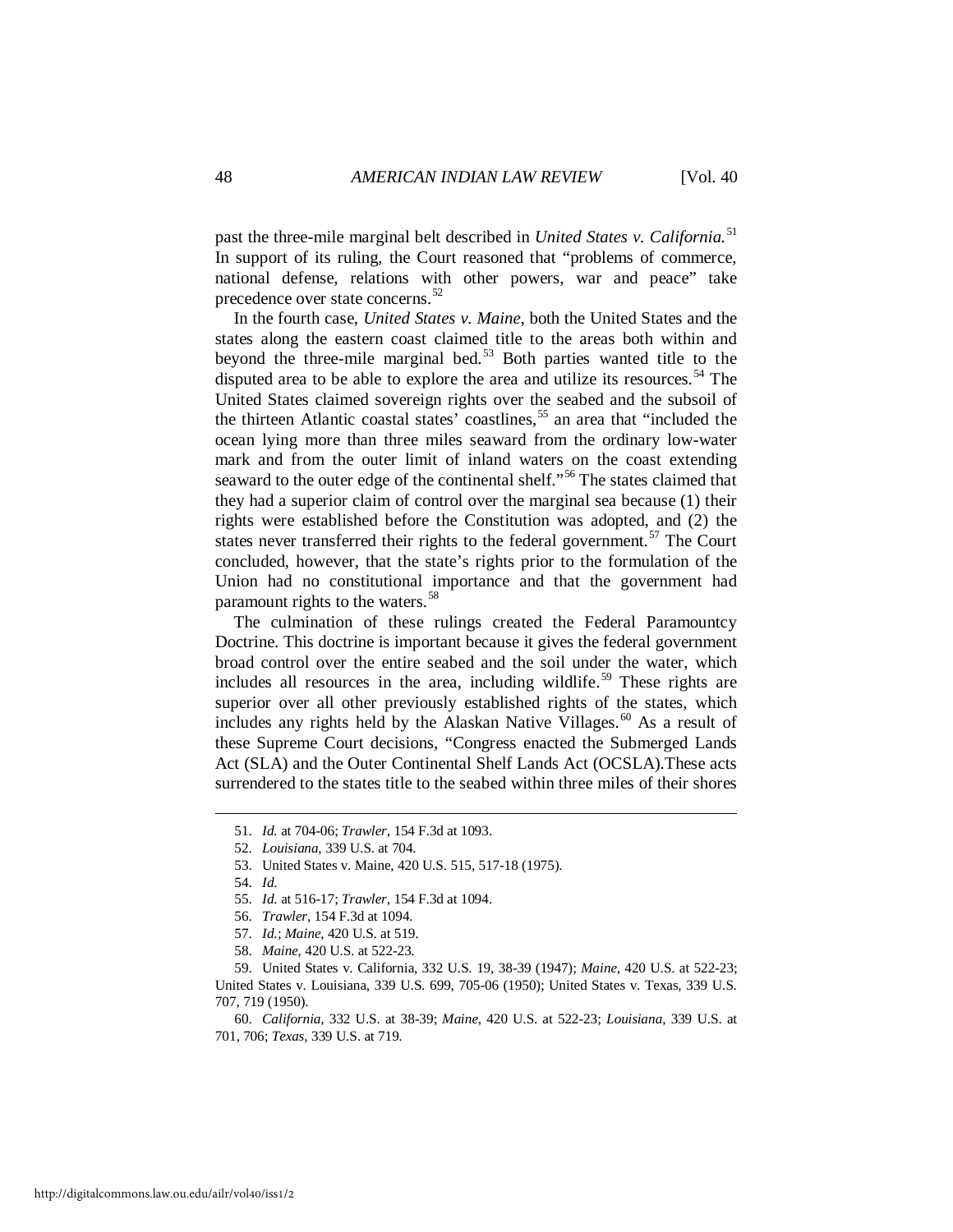and extended federal 'jurisdiction [and] control' over the seabed beyond three miles from shore."<sup>[61](#page-9-0)</sup> Congress also established exclusive regulatory authority over fisheries in the area described in the SLA and OCSLA.<sup>[62](#page-9-1)</sup>

#### *D. Aboriginal Title*

Native Americans inhabited the land prior to the colonization of the United States.<sup>[63](#page-9-2)</sup> Chief Justice Marshall recognized these inhabitants as "the rightful occupants of the soil"[64](#page-9-3) in *Johnson v. McIntosh*, thereby integrating the concept of aboriginal title into American law.<sup>[65](#page-9-4)</sup> Additionally, Chief Justice Marshall expounded on the Doctrine of Discovery in *Johnson*, which directed the European division of the New World and protected the Native Americans' aboriginal title.<sup>[66](#page-9-5)</sup> "Aboriginal title refers to the Indians' exclusive right to use and occupy lands they have inhabited 'from time immemorial,' but that have subsequently become 'discovered' by European settlers."<sup>[67](#page-9-6)</sup>

The purpose behind the aboriginal rights doctrine is based on humanity and policy,<sup>[68](#page-9-7)</sup> meaning "the rights of the conquered to property should remain unimpaired; . . . the new subjects should be governed as equitably as the old, and . . . confidence in their security should gradually banish the painful sense of being separated from their ancient connexions, and united by force to strangers."<sup>[69](#page-9-8)</sup> In presenting the Doctrine of Discovery, the Supreme Court determined that Native Americans shall not be unjustly oppressed and the rights of Native Americans to their land should not be impaired. $70$ 

Aboriginal title is protected by federal law to all territory acquired by the United States;<sup>[71](#page-9-10)</sup> it may only be extinguished by Congress.<sup>[72](#page-9-11)</sup> Further,

<u>.</u>

66. *Id.*

70. *Id.*

 <sup>61.</sup> Richards, *supra* note 32, at 950.

 <sup>62.</sup> *Id.*

<span id="page-9-3"></span><span id="page-9-2"></span><span id="page-9-1"></span><span id="page-9-0"></span> <sup>63.</sup> *E.g.*, Bloch, *supra* note 10, at 9; *see* Johnson v. M'Intosh, 21 U.S. (8 Wheat.) 543, 574 (1823).

 <sup>64.</sup> *Johnson*, 21 U.S. (8 Wheat.) at 574.

 <sup>65.</sup> Richards, *supra* note 32, at 942.

<span id="page-9-9"></span><span id="page-9-8"></span><span id="page-9-7"></span><span id="page-9-6"></span><span id="page-9-5"></span><span id="page-9-4"></span> <sup>67.</sup> Seneca Nation of Indians v. New York, 382 F.3d 245, 248 n.4 (2d Cir. 2004) (quoting County of Oneida v. Oneida Indian Nation of N.Y., 470 U.S. 226, 233-34 (1985) (*Oneida I*)), *cert. denied*, 547 U.S. 1178 (2006).

 <sup>68.</sup> People of Vill. of Gambell v. Hodel, 869 F.2d 1273, 1277 (9th Cir. 1989).

 <sup>69.</sup> *Johnson*, 21 U.S. (8 Wheat.) at 589.

 <sup>71.</sup> Richards, *supra* note 32, at 945.

<span id="page-9-11"></span><span id="page-9-10"></span> <sup>72.</sup> *Id.* at 947.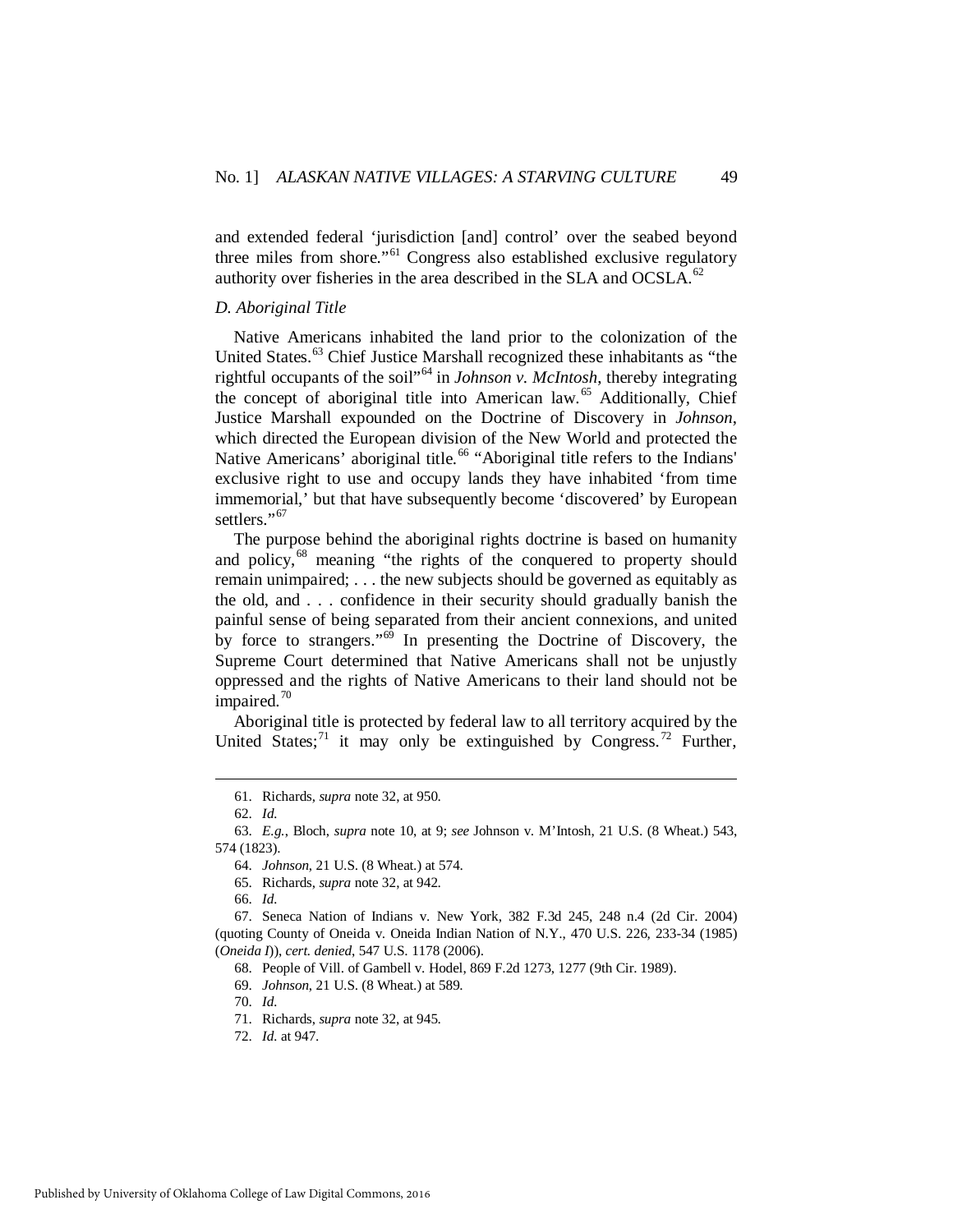aboriginal rights are not created by a treaty or any act of Congress,  $^{73}$  and may not, in theory, be extinguished by the Federal Paramountcy Doctrine.<sup>[74](#page-10-1)</sup> Both before and after the establishment of the Federal Paramountcy Doctrine, however, courts have attempted to eliminate or restrict aboriginal title throughout history. Some historical examples include those previously mentioned in this article, among others: the Yakama Treaty of 1855 and litigation regarding salmon in 1968; the Native Villages of Eyak cases; the *Village of Gambell v. Hodel* case; and the Native American tribes in Washington State.

One of the government's earliest attempts at extinguishing aboriginal title began with the Yakama Treaty of  $1855$ .<sup>[75](#page-10-2)</sup> The signing of the treaty, which took place in present day Walla Walla, Washington, was advocated by Isaac Stevens, then-governor of Washington.<sup>[76](#page-10-3)</sup> Governor Stevens, who wanted to make way for settlement and development, pushed for tribal approval of the treaty, claiming "settlement was progress," and the Yakama tribes were impeding it.<sup>[77](#page-10-4)</sup> As a result, the Yakama Indians agreed to trade their 29,000 square miles of land for a less than 2000 square mile reservation and \$650,000.[78](#page-10-5)

Approval of the treaty opened up the Yakama tribes' land for colonization, which led to violent conflicts with the government and judicial disputes over fishing rights yet to be surveyed.<sup>[79](#page-10-6)</sup> Modern litigation over Yakama fishing rights, however, began in 1968 when the Yakama Indians were forbidden to take salmon from the Columbia River.<sup>[80](#page-10-7)</sup> The case eventually was appealed to Ninth Circuit Court of Appeals, where the Court excluded the Yakama from exercising their fishing rights under the 1855 Treaty because the Yakama did not relocate to the reservation as dictated by Governor Stevens.<sup>[81](#page-10-8)</sup>

The Villages face a similar problem today. Their dispute over fishing rights, brought before the Ninth Circuit in 1993, arose when the use of their

 <sup>73.</sup> Native Vill. of Eyak v. Blank, 688 F.3d 619, 622 (9th Cir. 2012).

 <sup>74.</sup> People of Vill. of Gambell v. Hodel, 869 F.2d 1273, 1277 (9th Cir. 1989).

 <sup>75.</sup> Shutler, *supra* note 17, at 1004-05.

<span id="page-10-7"></span><span id="page-10-6"></span><span id="page-10-5"></span><span id="page-10-4"></span><span id="page-10-3"></span><span id="page-10-2"></span><span id="page-10-1"></span><span id="page-10-0"></span> <sup>76.</sup> *Yakama History*, YAKAMA NATION MUSEUM & CULTURAL CTR., http://www.yakamamuseum.com/home-history.php (last visited Sept. 1, 2015).

 <sup>77.</sup> Shutler, *supra* note 17, at 1004-05.

 <sup>78.</sup> *Id.* at 1006.

 <sup>79.</sup> *Id.*

 <sup>80.</sup> *Id.* at 1012.

<span id="page-10-8"></span> <sup>81.</sup> *Id.* at 1012-13.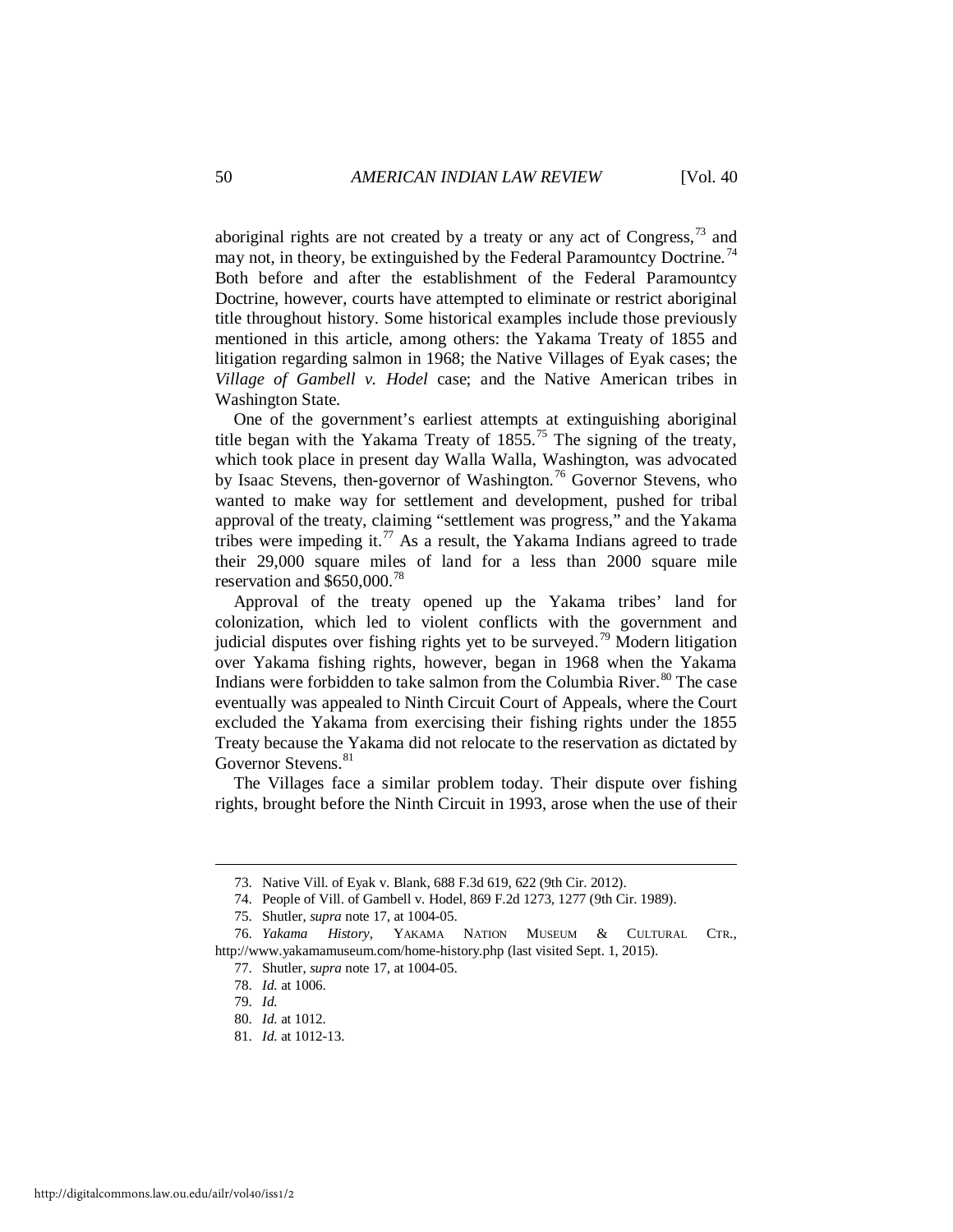traditional hunting grounds was limited by the Secretary of Commerce.<sup>[82](#page-11-0)</sup> The Villages subsequently sued the Secretary of Commerce claiming aboriginal title to the OCS, more specifically the Cook Inlet and the Gulf of Alaska, as discussed in Part E below. [83](#page-11-1)

#### *E.* Native Village of Eyak v. Trawler Diane Marie

For more than twenty years now, the Villages have been fighting to regain the hunting and fishing rights they claim were established thousands of years ago. In 1993, the Secretary of Commerce established regulations, in accordance with the Magnuson Act and the Halibut Act, <sup>[84](#page-11-2)</sup> which limited access to the halibut and sablefish fisheries.<sup>[85](#page-11-3)</sup> The Magnuson Act gave the United States sovereign control and jurisdiction to waters between three and 200 miles off the coast of the United States.<sup>[86](#page-11-4)</sup> The Halibut Act further established an exclusive fishery conservation zone and gave the United States sovereign rights and fishery management authority over all fish and wildlife on the OCS.<sup>[87](#page-11-5)</sup>

Under the Secretary of Commerce's regulations, non-tribal members were authorized to fish within the Tribe's traditional territories, but tribal members were forbidden to access the OCS without Individual Fishing Quotas ("IFQ"), $^{88}$  $^{88}$  $^{88}$  which only allow the holder to catch a certain number of halibut and sablefish per season.<sup>[89](#page-11-7)</sup> These regulations also governed noncommercial sport fishing for halibut, which restricted village members to harvesting the halibut with a hook and line, limited the line to only two hooks per line, and allowed each fisherman to take home only two fish per day.<sup>[90](#page-11-8)</sup> These regulations therefore posed a threat to the Villages' livelihood

<span id="page-11-0"></span> <sup>82.</sup> Native Vill. of Eyak v. Blank, 688 F.3d 619, 621 (9th Cir. 2012); Native Vill. of Eyak v. Trawler Diane Marie, Inc., 154 F.3d 1090, 1091 (9th Cir. 1998).

 <sup>83.</sup> *Trawler*, 154 F.3d at 1091; *see also Native Villages*, *supra* note 20.

<span id="page-11-2"></span><span id="page-11-1"></span> <sup>84.</sup> The Halibut Act gave the Secretary of Commerce the authority over the fishery conservation zone. 16 U.S.C. §§ 773-773k (2012), *cited in Trawler*, 154 F.3d at 1091. The Magnuson Act gave the United States: sovereign control and jurisdiction to waters between three and 200 miles off the coast of the United States; established an exclusive fishery conservation zone; and gave the United States sovereign rights and fishery management authority over all fish and wildlife on the OCS. 18 U.S.C. § 1811 (2012), *cited in Trawler*, 154 F.3d at 1091.

<span id="page-11-5"></span><span id="page-11-4"></span><span id="page-11-3"></span> <sup>85.</sup> *Blank*, 688 F.3d at 621; *Trawler*, 154 F.3d at 1091.

 <sup>86. 18</sup> U.S.C. § 1811, *cited in Trawler*, 154 F.3d at 1091.

 <sup>87. 16</sup> U.S.C. §§ 773-773k, *cited in Trawler*, 154 F.3d at 1091.

<span id="page-11-6"></span> <sup>88.</sup> *Id.*

 <sup>89.</sup> Richards, *supra* note 32, at 940.

<span id="page-11-8"></span><span id="page-11-7"></span> <sup>90.</sup> Bloch, *supra* note 10, at 8.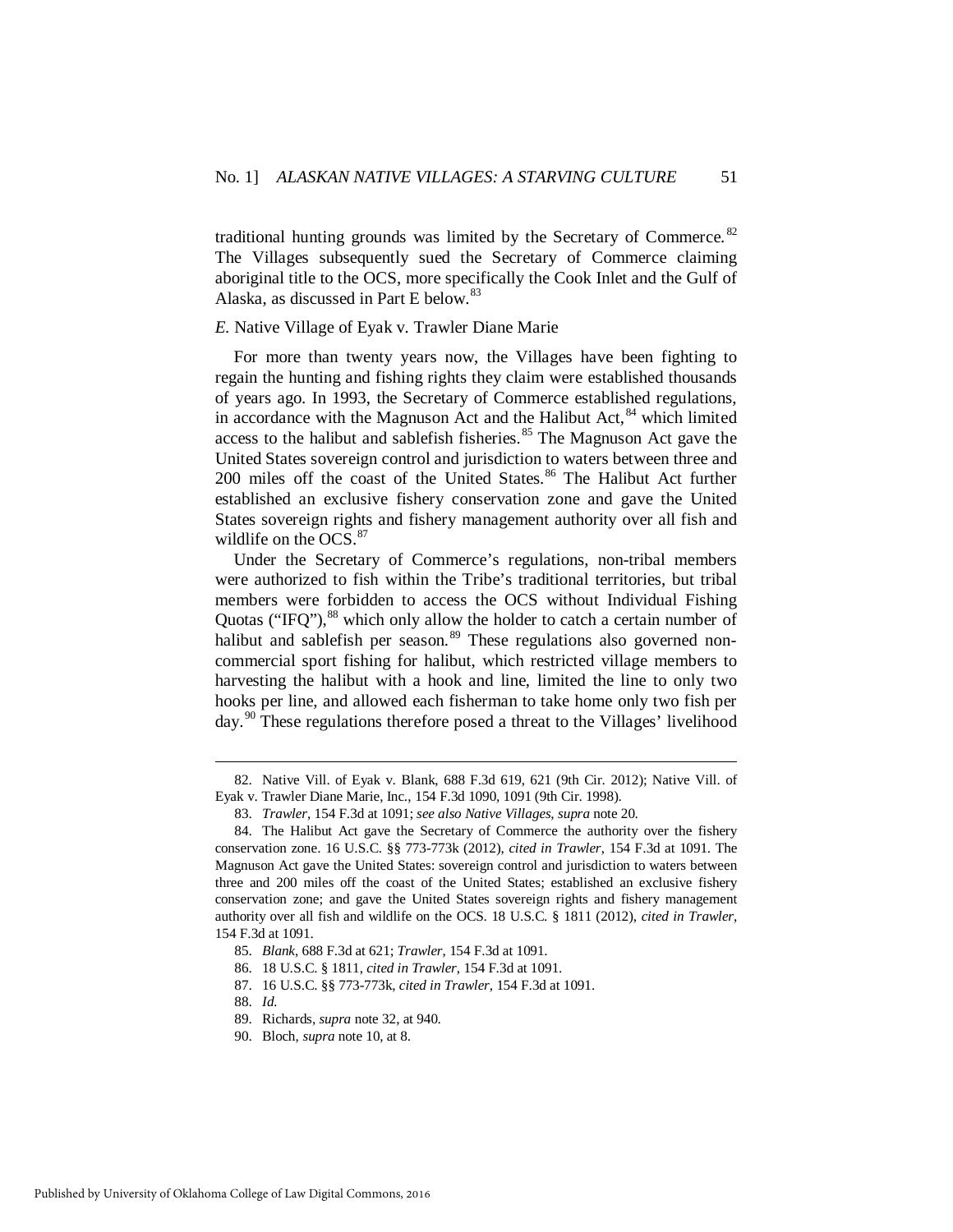by allowing non-tribal members to utilize traditional hunting and fishing territories under the Secretary's authorization, while preventing the villagers themselves from doing the exact same thing.  $91$ 

The Villages brought suit in the United States District Court for the District of Alaska, arguing they had aboriginal title,  $92$  consisting of the right to exclusively use, occupy, possess, hunt, fish and exploit the waters of their traditional territories on the  $OCS$ .<sup>[93](#page-12-2)</sup> The court held, however, that the Villages did not have aboriginal title because (1) the Federal Paramountcy Doctrine precludes aboriginal title to the OCS, and (2) because an aboriginal right to fish in navigable waters based on aboriginal title does not exist.<sup> $54$ </sup> Although the Villages argued their claim of aboriginal title does not conflict with the federal government's paramount title because aboriginal title is not a legal title, but only the right to use and occupy their traditional territories,  $95$  the court reasoned that if the states do not have superior rights, then neither do Native American tribes, even though these tribes existed and governed themselves long before the United States came into existence.<sup>[96](#page-12-5)</sup>

In their appeal to the Ninth Circuit, the Villages cited *Village of Gambell v. Hodel* in their argument, which states aboriginal rights may coexist with the federal government's paramount title.<sup>[97](#page-12-6)</sup> The Ninth Circuit disagreed, however, stating that any right or title by anyone other than the United States, including Native tribes, is not recognized because it opposes the Federal Paramountcy Doctrine.<sup>[98](#page-12-7)</sup> The Ninth Circuit ultimately concluded that the *Hodel* case should not be given much deference because that case only contemplated aboriginal subsistence rights; exclusive rights to the OCS were never considered.<sup>[99](#page-12-8)</sup>

As a result, the Ninth Circuit determined the Villages are barred from using their traditional hunting and fishing territories because their claims to "complete control over the OCS is contrary to these national interests and inconsistent with their position as a subordinate entity within our

<span id="page-12-4"></span><span id="page-12-3"></span><span id="page-12-2"></span><span id="page-12-1"></span><span id="page-12-0"></span><u>.</u>

<span id="page-12-8"></span>99. *Id.*

 <sup>91.</sup> *Id.*

 <sup>92.</sup> *Trawler*, 154 F.3d at 1092.

 <sup>93.</sup> *Id.*

 <sup>94.</sup> *Id.*

 <sup>95.</sup> *Id.* at 1095.

<span id="page-12-5"></span> <sup>96.</sup> *Id.* at 1094.

<span id="page-12-6"></span> <sup>97.</sup> *Id.* (citing People of Vill. of Gambell v. Hodel, 869 F.2d 1273 (9th Cir. 1989)).

<span id="page-12-7"></span> <sup>98.</sup> *Id.*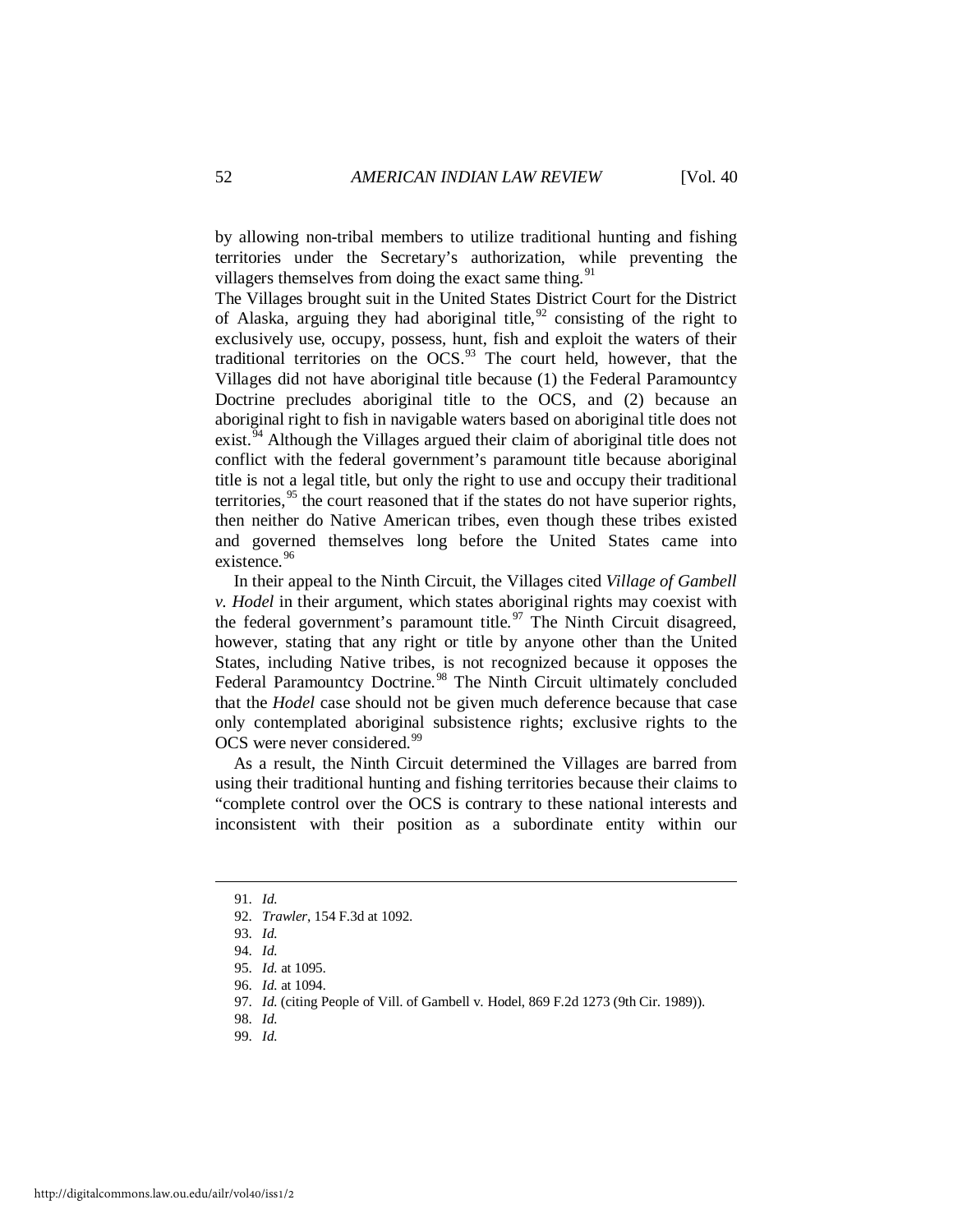constitutional scheme,"[100](#page-13-0) and inconsistent with the Federal Paramountcy Doctrine.<sup>[101](#page-13-1)</sup> The Court also held Native American tribes were similar to the original states mentioned in the Federal Paramountcy cases because the tribes governed their lands prior to the United States, which would preclude their claim over the national government.<sup>[102](#page-13-2)</sup> Consequently, the NARF, representing the Villages, re-filed the case in district court.<sup>[103](#page-13-3)</sup> In this case, *Native Village of Eyak v. Blank*, <sup>[104](#page-13-4)</sup> the Villages claimed only non-exclusive aboriginal rights to the OCS instead of exclusive rights.<sup>[105](#page-13-5)</sup>

#### *F.* Native Village of Eyak v. Blank

In *Native Village of Eyak v. Blank*, originally known as *Native Village of Eyak v. Trawler Diane Marie*, [106](#page-13-6) the NARF represented the Villages of Eyak, Tatitlek, Chenega, Nanwalek, and Port Graham.<sup>[107](#page-13-7)</sup> The Villages again attempted to regain at least part of their aboriginal rights to the OCS, this time by challenging the Secretary of Commerce's declaring of Individual Fishing Quota regulations and claiming non-exclusive aboriginal rights instead of exclusive aboriginal rights. $108$ 

In 1993, the Secretary of Commerce regulated the Tribes' access to halibut and sablefish on the OCS.<sup>[109](#page-13-9)</sup> Prior to the regulations, there was no limit to the number of vessels that could commercially harvest halibut or sablefish.<sup>[110](#page-13-10)</sup> The Secretary's regulations required any boater who wanted to fish commercially to obtain an IFQ which limited how many fish the vessel may take.[111](#page-13-11) The Secretary only allowed IFQs to be assigned to people or entities that used vessels to commercially catch halibut or sablefish between 1988 and 1990.<sup>[112](#page-13-12)</sup> As of 2003, the regulations allowed the Villages and other subsistence fishers to catch up to twenty halibut per person each

<span id="page-13-3"></span><span id="page-13-2"></span><span id="page-13-1"></span><span id="page-13-0"></span><u>.</u>

<span id="page-13-12"></span><span id="page-13-11"></span>112. *Id.*

 <sup>100.</sup> *Id.* at 1096-97.

 <sup>101.</sup> *Id.* 1094-95; Bloch, *supra* note 10, at 21.

 <sup>102.</sup> *Trawler*, 154 F.3d at 1094-95.

 <sup>103.</sup> *Native Villages*, *supra* note 20.

<span id="page-13-5"></span><span id="page-13-4"></span> <sup>104.</sup> Native Vill. of Eyak v. Blank, 688 F.3d 619, 619 (9th Cir. 2012).

 <sup>105.</sup> *Id.* 

<span id="page-13-6"></span> <sup>106.</sup> *Native Villages*, *supra* note 20.

<span id="page-13-7"></span> <sup>107.</sup> *Id.*

<span id="page-13-8"></span> <sup>108.</sup> *Blank*, 688 F.3d at 622.

<span id="page-13-9"></span> <sup>109.</sup> *Id.* at 621.

<span id="page-13-10"></span> <sup>110.</sup> *Id.*

 <sup>111.</sup> *Id.*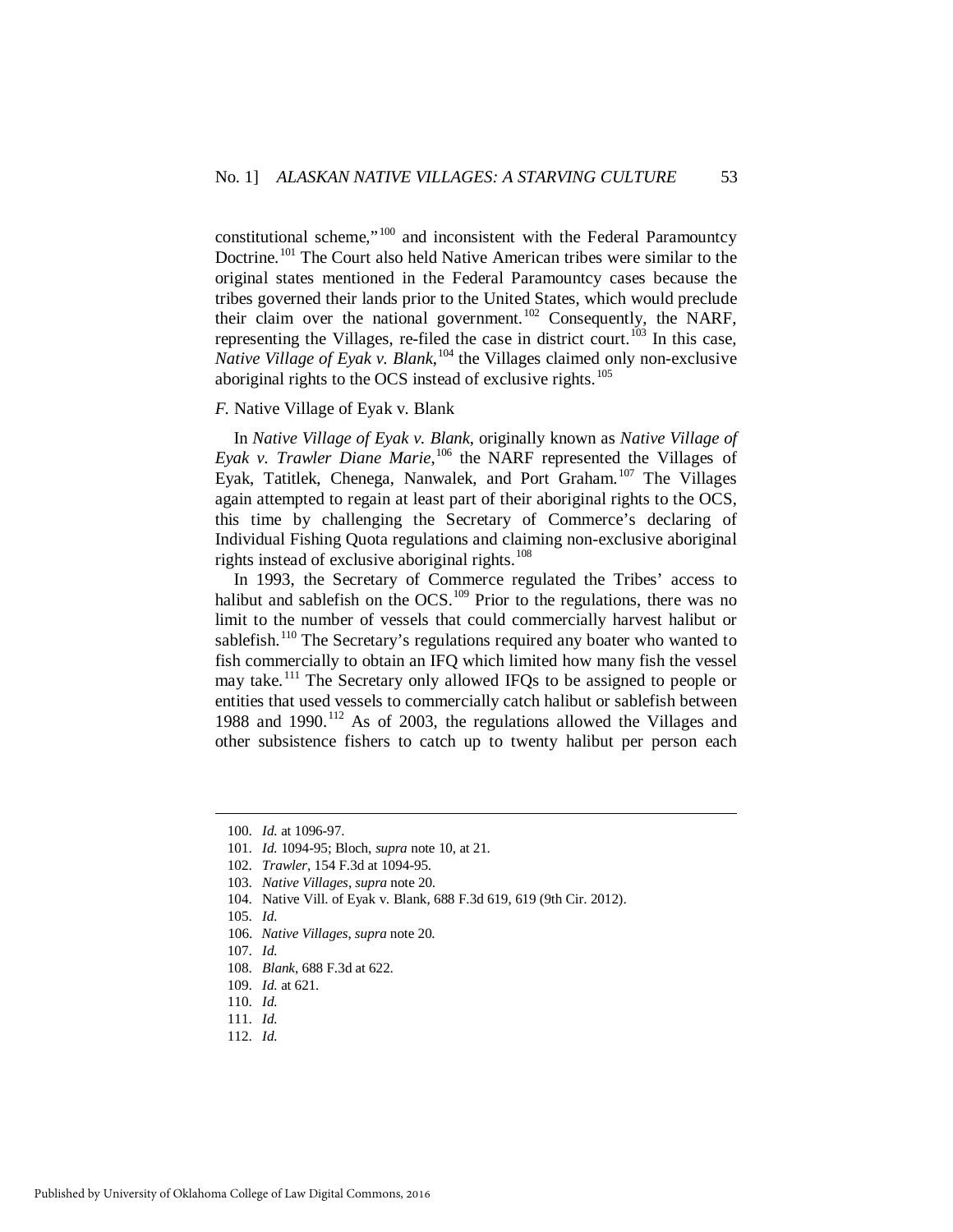day.<sup>[113](#page-14-0)</sup> If the Villages met the IFQ requirements, then tribal members could fish commercially.<sup>[114](#page-14-1)</sup>

The Villages claimed, however, that when the Secretary of Commerce issued the new fishing regulations, he did not take into account the tribes' non-exclusive aboriginal rights to hunt and fish the  $OCS$ <sup>[115](#page-14-2)</sup>. The district court dismissed the Villages' claim by concluding that non-exclusive aboriginal rights to hunt and fish the OCS never existed.<sup>[116](#page-14-3)</sup> The district court found, and the appeals court agreed, that the area claimed was too vast with not enough people to control it. $117$  Furthermore, the court also reasoned that the Villages could not have non-exclusive aboriginal rights because they could not prove that the ancestral villages exclusively controlled any part of the OCS.<sup>[118](#page-14-5)</sup>

The holding in this case is contradictory. While the Villages asked for non-exclusive aboriginal rights, the court responded by ruling that the Villages cannot have non-exclusive rights because they have not established exclusive use of the property.<sup>[119](#page-14-6)</sup> According to the Court, in order for the Villages to establish non-exclusive rights, they have to satisfy an exclusivity requirement.<sup>[120](#page-14-7)</sup> These terms are incongruous. It is impossible for someone to be exclusive and non-exclusive at the same time. The Court confused the issue by reasoning a non-exclusive issue was based solely on exclusivity. Therefore, the issue of non-exclusive rights to hunt and fish needs to be addressed and defined. As a result, the development of a new test is necessary to determine whether or a not a Native American tribe qualifies for access to their traditional hunting and fishing grounds.

#### *III. A New Precedent to Be Set*

In *Blank*, the Ninth Circuit Court of Appeals dodged the issue of nonexclusive hunting and fishing rights, simply reiterating what the district court said about exclusive rights, even though the Villages raised a different issue.[121](#page-14-8) The Villages based their claim on the issue of non-exclusive aboriginal rights, but the Court's reasoning of the case was centered on

<span id="page-14-0"></span>113. *Id.*

<span id="page-14-1"></span> <sup>114.</sup> *Id.*

<span id="page-14-2"></span> <sup>115.</sup> *Id.*

<span id="page-14-3"></span> <sup>116.</sup> *Id.* at 622.

<span id="page-14-4"></span> <sup>117.</sup> *Id.* at 624.

 <sup>118.</sup> *Id.* at 625-26.

<span id="page-14-6"></span><span id="page-14-5"></span> <sup>119.</sup> *Id.* at 626.

 <sup>120.</sup> *Id.*

<span id="page-14-8"></span><span id="page-14-7"></span> <sup>121.</sup> *Id.*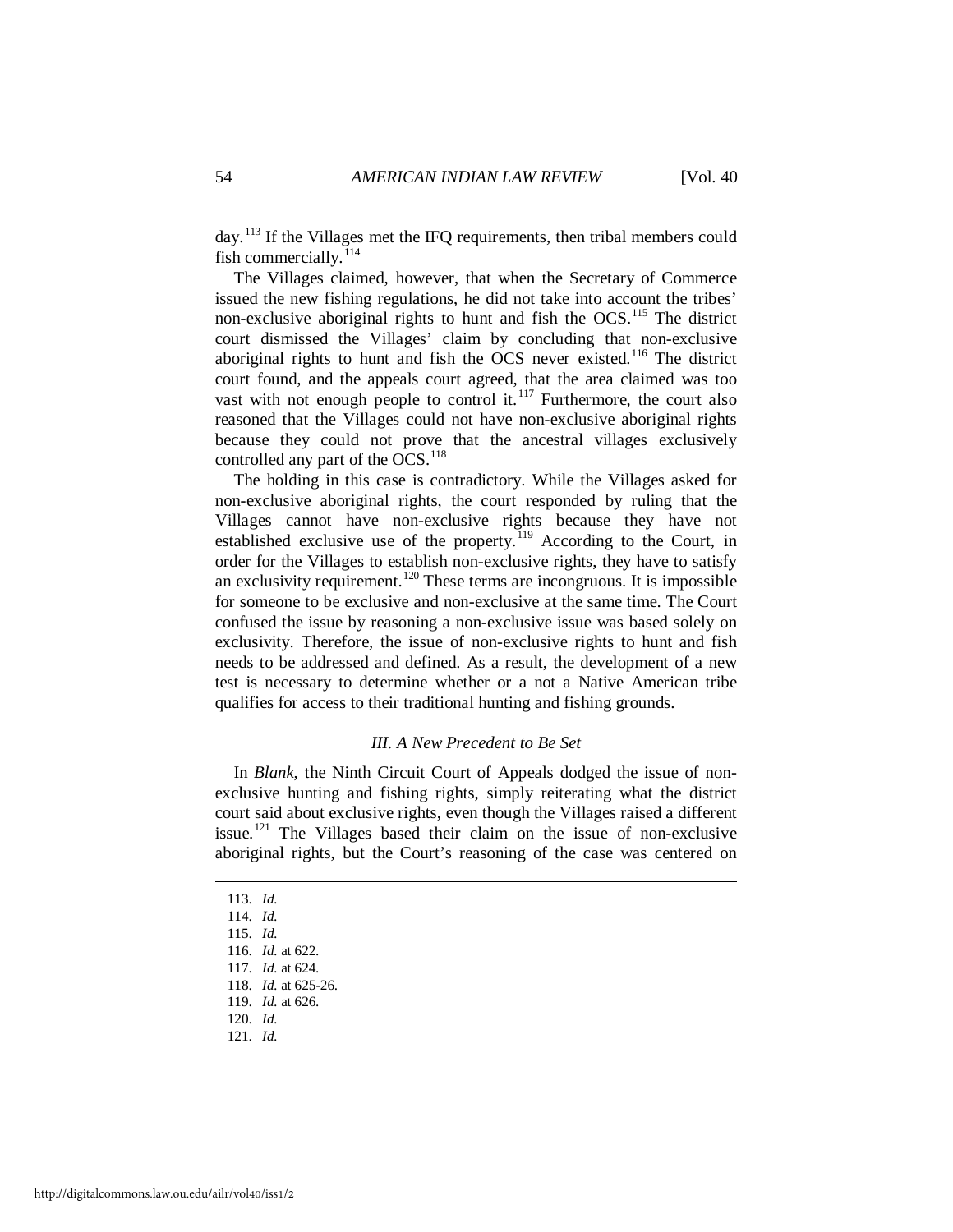exclusivity.<sup>[122](#page-15-0)</sup> The Court's conclusion is contradictory, and has created a great deal of confusion as to what role "exclusivity" plays in the determination of non-exclusive rights. Therefore, the Supreme Court should no longer consider exclusivity, define the term "non-exclusive," and implement a new element test that will determine if a Native American tribe has non-exclusive rights to use their land.

#### *A. Instructive Areas of Law*

There are several factors which, when taken together, can provide the Court with a means by which "non-exclusive" can be defined. First, the Court should look at easements, which allow one or more parties to use another's land. The OCS is owned by the United States, but the Villages have claims to the area as well. Therefore, easements would be helpful in determining the Villages' use of the land. The Court should also look at aboriginal title. Aboriginal title is at the core of this entire controversy. It is how this situation came before the courts in the first place.<sup>[123](#page-15-1)</sup> As a result, it would be useful to consider this doctrine when determining non-exclusive hunting and fishing rights.

# *1. Easements*

Since the Villages are seeking rights to use land that is supposedly no longer their own, property law is relevant. Specifically, the Court in formulating a test should examine easements because certain treaty provisions, which are superior to state law, grant tribes rights to hunt and fish on lands not designated to their reservation,  $124$  which is analogous to the Villages and their desired access to the OCS. An easement is the right to use another person's property for a specific purpose.<sup>[125](#page-15-3)</sup> The type of easement most applicable to the Villages' situation is an easement by necessity, which can be established by showing: (1) a unity of ownership of the land; (2) a severance of that ownership; (3) proof that, at the time of the severance, an easement is necessary to benefit one of the parties; and (4) a continuing necessity of the easement.<sup>[126](#page-15-4)</sup> Even though this type of easement is typically used for landlocked estates,<sup>[127](#page-15-5)</sup> it can be applicable here in developing a definition for non-exclusive rights.

<span id="page-15-0"></span> <sup>122.</sup> *Id.*

<span id="page-15-1"></span> <sup>123.</sup> *Native Villages*, *supra* note 20.

<span id="page-15-2"></span> <sup>124.</sup> Shutler, *supra* note 17, at 999.

<span id="page-15-3"></span> <sup>125.</sup> Cobb v. Daugherty, 693 S.E.2d 800, 806 (W. Va. 2010).

<span id="page-15-4"></span> <sup>126.</sup> *Id.* at 808.

<span id="page-15-5"></span> <sup>127.</sup> Kellogg v. Garcia, 125 Cal. Rptr. 2d 817, 820 (Cal. App. 3d Dist. 2002).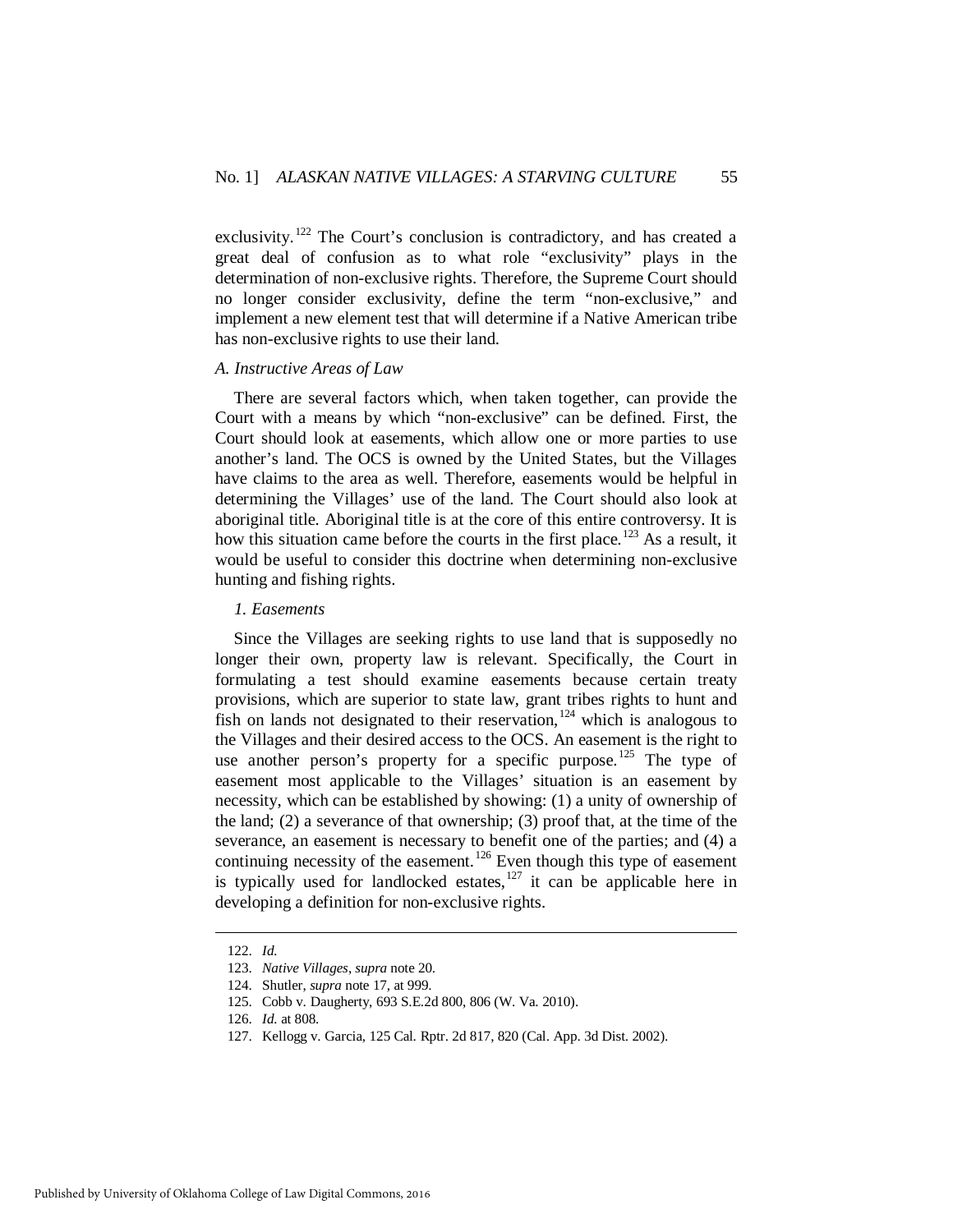The Villages, who have existed along the OCS for thousands of years,  $^{128}$  $^{128}$  $^{128}$ meet all four of these elements. They hunted, fished, and made use of the land until the European nations began to invade their land.<sup>[129](#page-16-1)</sup> Like the original states, the Villages had their own government congruent with the federal government.<sup>[130](#page-16-2)</sup> These factors, taken together, show that both the Villages and the federal government had claim to the same land, satisfying the unity of land requirement.

As shown by the previously explained cases, the federal government took control, however, and began passing legislation that limited the Villages' use of the land, severing some of their rights to access and use the land as they had long before the United States came into existence. As a result, the severance element is met. As previously discussed, access to these territories is necessary for the Villages' survival because their way of life centered on their hunting and fishing expeditions, as opposed to the economy followed by the progressing United States.<sup>[131](#page-16-3)</sup> This way of life is how the Villages still live to this day.<sup>[132](#page-16-4)</sup> Therefore, the necessity requirement is met. Similar to how parties can have co-existing interests in easement by necessities, judicial history shows that under the Federal Paramountcy Doctrine, aboriginal title and federal paramountcy can exist simultaneously.<sup>[133](#page-16-5)</sup> As a result, an easement by necessity analysis is beneficial to the development of a non-exclusive aboriginal rights test and definition.

# *2. Elements of Aboriginal Title*

Aboriginal title is at the heart of this case. Therefore, it should be taken into consideration in determining hunting and fishing rights, but it should not be dispositive. In *Blank*, the Ninth Circuit held that the Villages did not have non-exclusive hunting and fishing rights to the OCS because they failed to establish the exclusivity requirement of aboriginal title.<sup>[134](#page-16-6)</sup> In order for the Villages to prove aboriginal title, they had to prove the existence of actual, exclusive, continuous use and occupancy of the land "for a long

 <sup>128.</sup> *Blank*, 688 F.3d at 620-21; *Trawler*, 154 F.3d at 1091.

 <sup>129.</sup> *Blank*, 688 F.3d at 620-21; *Trawler*, 154 F.3d at 1091.

<span id="page-16-3"></span><span id="page-16-2"></span><span id="page-16-1"></span><span id="page-16-0"></span> <sup>130.</sup> *Governing Alaska*, ALASKA HISTORY & CULTURAL STUDIES, http://www.akhistorycourse.org/articles/article.php?artID=408 (last accessed Mar. 25, 2016).

 <sup>131.</sup> LITTLEPAGE, *supra* note 11, at 198.

<span id="page-16-4"></span> <sup>132.</sup> *Alaska Native Subsistence Today*, PBS: HARRIMAN EXPEDITION RETRACED, http://www.pbs.org/harriman/1899/subsistence.html (last visited Mar. 25, 2016).

<span id="page-16-6"></span><span id="page-16-5"></span> <sup>133.</sup> People of the Vill. of Gambell v. Hodel, 869 F.2d 1273, 1277 (9th Cir. 1989) (citing Cnty. of Oneida v. Oneida Indian Nation, 470 U.S. 226, 233-36 (1985)).

 <sup>134.</sup> Native Vill. of Eyak v. Blank, 688 F.3d 619, 625 (9th Cir. 2012).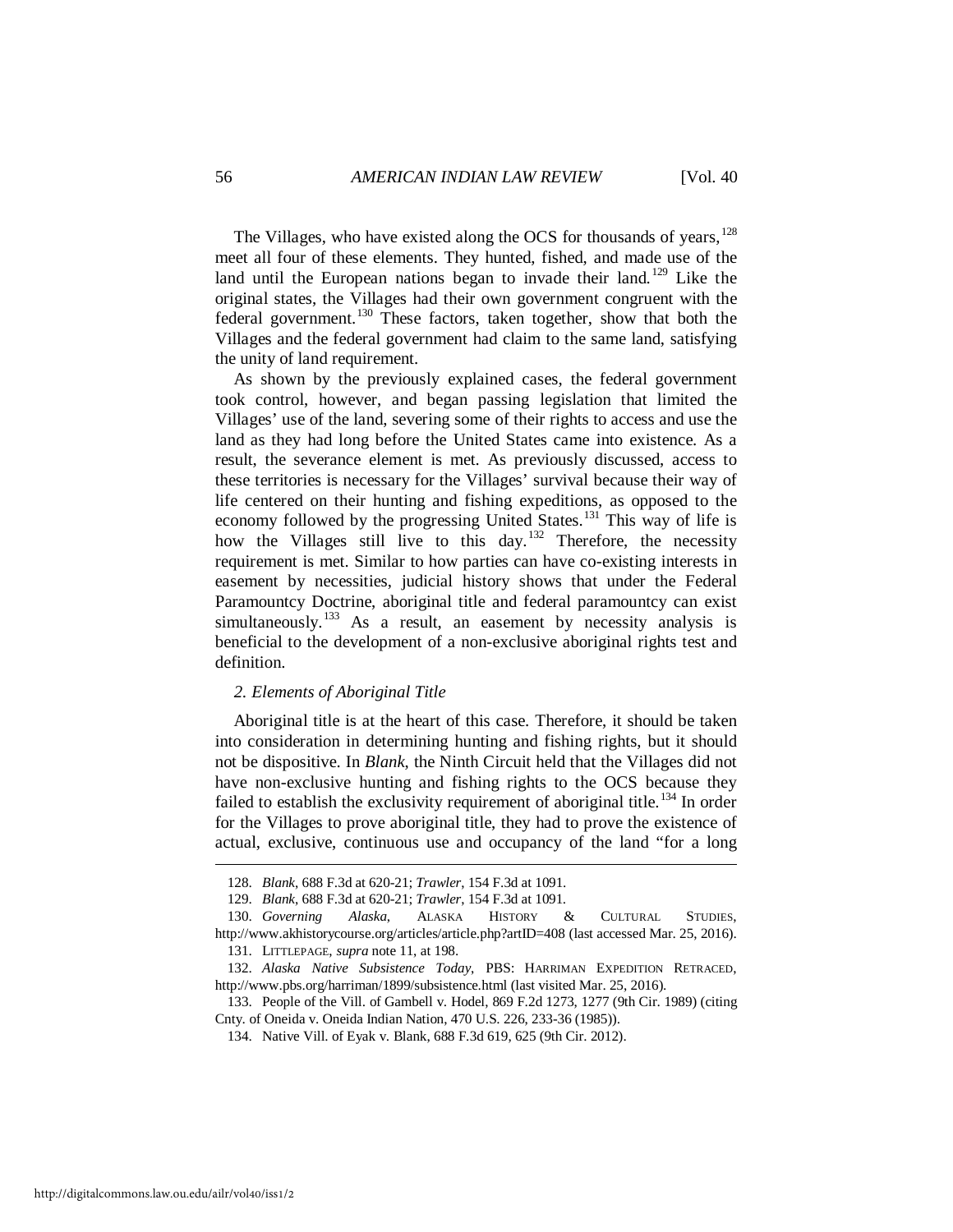time."<sup>[135](#page-17-0)</sup> The "use and occupancy" element is proven by the Tribe's "way of life, habits, customs, and usages of the Indians who are [the land's] users and occupiers."[136](#page-17-1) Exclusivity is proven when a tribe demonstrates that they used and occupied the land to the exclusion of others.<sup>[137](#page-17-2)</sup> The Court concluded that the Villages must have "'an exclusive and unchallenged claim to the disputed areas' to be entitled to aboriginal rights."<sup>[138](#page-17-3)</sup>

Some elements of aboriginal title should be considered in determining hunting and fishing rights, but others are no longer valid. The continuous use and occupancy prong, however, is one element relevant in determining rights to use the OCS. Continuous use is important because this element prevents anyone from laying claim to areas that they have used infrequently. The "for a long time" element is also important because it prevents those from being allowed to use land that they have not been on long enough to make it their own. These elements should therefore be used in the new non-exclusive aboriginal rights test that will be discussed later.

The other elements of aboriginal title are no longer valid, especially exclusivity. The Villages are not asking to exclude others from the land. They only want to be able to hunt and fish the OCS without interference from the government, and consequently exclusivity is a factor that no longer needs to be considered when determining non-exclusive hunting and fishing rights. Therefore, when a court is considering whether a Native American tribe is presently seeking non-exclusive aboriginal rights, even if they have claimed exclusive aboriginal rights before, the court should not consider previous "exclusivity" of the land when making its decision.

# *B. Exclusivity No Longer Required*

# *1. The Exclusivity Requirement Is Unnecessary*

In *Native Villages of Eyak v. Blank*, the Villages were denied non-exclusive rights because the Villages could not prove exclusivity.<sup>[139](#page-17-4)</sup> Exclusivity is satisfied when a tribe or group can prove that they used and occupied the land to the exclusion of other tribes or groups.[140](#page-17-5) The court concluded that the use of the OCS is not enough to show exclusive

 <sup>135.</sup> *Id.* at 622.

<span id="page-17-2"></span><span id="page-17-1"></span><span id="page-17-0"></span> <sup>136.</sup> *Id.* at 623 (quoting Sac &Fox Tribe of Indians of Okla. v. United States, 383 F.2d 991, 998 (Ct. Cl. 1967)).

 <sup>137.</sup> *Id.*

 <sup>138.</sup> *Id.* at 624 (quoting *Sac & Fox Tribe of Indians*, 383 F.2d at 906).

 <sup>139.</sup> *Id.* at 623, 626.

<span id="page-17-5"></span><span id="page-17-4"></span><span id="page-17-3"></span> <sup>140.</sup> *Id.* at 623 (citing United States v. Pueblo of San Ildefonso, 513 F.2d 1383, 1394 (Ct. Cl. 1975)).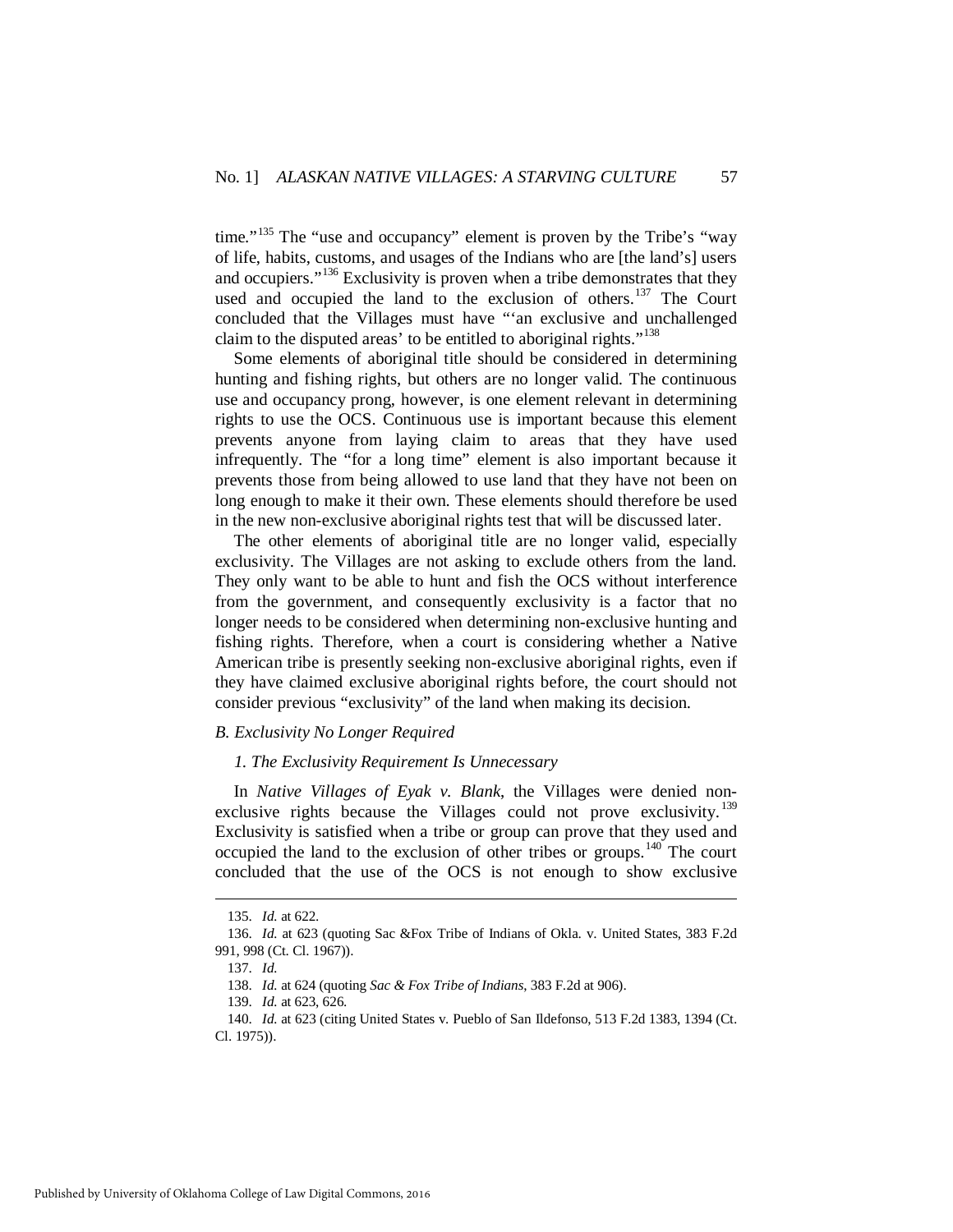possession.[141](#page-18-0) Exclusivity is proven when the tribe or group exercises full control over the area they claim,  $142$  established when the tribe or group has the power to expel intruders from the land.[143](#page-18-2) The court in *Blank* determined that the Villages failed to show they could "exclusive[ly] control, collectively or individually," the claimed areas of the  $OCS$ .<sup>[144](#page-18-3)</sup>

Exclusivity is not needed, however, in order to establish non-exclusive rights to hunt and fish. First, the terms are incongruous, as previously stated. A person or group cannot establish non-exclusive rights by being required to prove exclusivity. This is confusing to those seeking clarification from the Ninth Circuit's holding. Therefore, the new claim of non-exclusive rights should render the exclusivity requirement to hunt and fish moot. Also, the Ninth Circuit explained the Villages have no hunting and fishing rights because there is no way they could exclusively occupy such a vast amount of land while simultaneously preventing others from using the land.<sup>[145](#page-18-4)</sup> It is an impossible task. The Villages' traditional hunting and fishing areas encompass at least the 550,000 acres of land mentioned above. The Villages include a maximum of  $1500$  members,  $146$  but even if every single member monitored these lands, it is realistically impossible for the Villages to exclude others from using the land. For example, if every single member of the Villages spent their day monitoring the area mentioned, each member would have to cover around 366 acres every day.

Additionally, the Villages have a vast area on the OCS to hunt and fish. Due to the small population of these Villages, their fishing and hunting activity would not significantly impact the fish and game population. The commercial fishing that the IFQs and Secretary of Commerce's regulations are meant to protect will not suffer a large enough loss to negatively affect the fish supply.<sup>[147](#page-18-6)</sup> Therefore, the Villages should be allowed to use their traditional territories without having to comply with the restrictive IFQ regulations.

<span id="page-18-0"></span> <sup>141.</sup> *Id.* at 623.

<span id="page-18-1"></span> <sup>142.</sup> *Id.*

 <sup>143.</sup> *Id.*

 <sup>144.</sup> *Id.*

 <sup>145.</sup> *Id.* at 626.

 <sup>146.</sup> *Id.* at 624.

<span id="page-18-6"></span><span id="page-18-5"></span><span id="page-18-4"></span><span id="page-18-3"></span><span id="page-18-2"></span> <sup>147.</sup> Christopher Costello, Steven D. Gaines &John Lynham, *Can Catch Shares Prevent Fisheries Collapse?*, 321 SCIENCE 1678 (2008), https://www.whitehouse.gov/sites/default/ files/omb/assets/oira\_0648/843-2.pdf.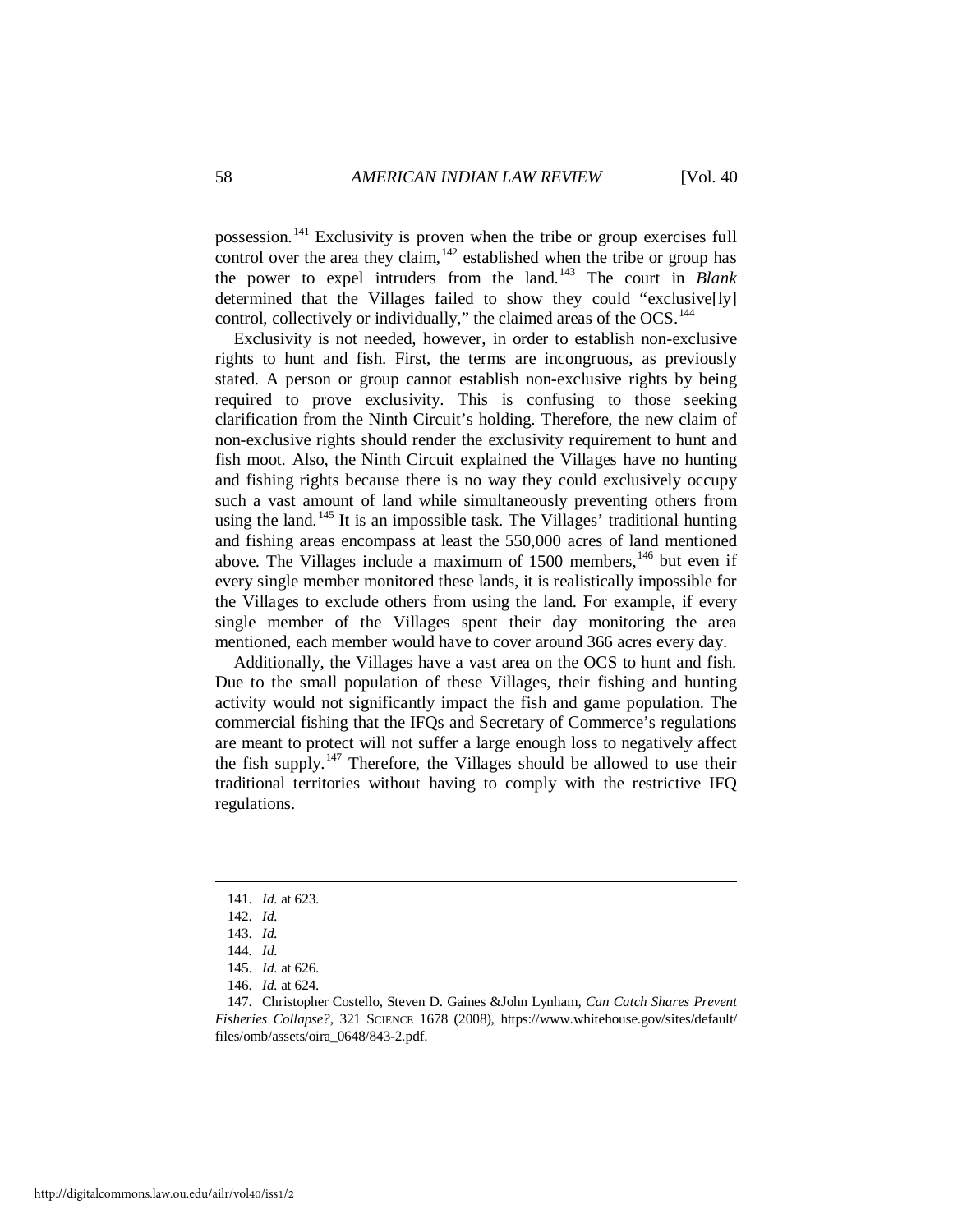#### *2. Non-exclusive Rights: Not a Foreign Concept*

The Supreme Court has commented on the issue of non-exclusive rights. In *United States v. Winans*, the Native Americans of the Yakama Nation sought to enjoin non-tribal members from obstructing their exercise of fishing rights and privileges.[148](#page-19-0) The Yakama conveyed their rights and title to their land to the United States, but they reserved the right to use and occupy the aforementioned land in an 1859 Treaty between the United States and the Tribe.<sup>[149](#page-19-1)</sup> Additionally, an exclusive right to fish navigable waters running through or bordering the reservation, or at areas traditionally fished, was secured to the tribes of that reservation.<sup>[150](#page-19-2)</sup> This right included the right to fish at all the Tribe's usual and accustomed places, even though these locations may be held in common with non-tribal members residing in the same territory.<sup>[151](#page-19-3)</sup> "[T]he treaty was not a grant of rights to the Indians, but a grant of right from them—a reservation of those not granted."<sup>[152](#page-19-4)</sup>

The non-tribal members in *Winans* claimed that the state-issued license gave them exclusive rights to fish using a device called a fishing wheel on the Tribe's fishing grounds,<sup>[153](#page-19-5)</sup> which they placed in the Columbia River in Washington State.<sup>[154](#page-19-6)</sup> They argued that when Washington became part of the United States, the treaty provisions were extinguished and the United States federal government granted Washington sole power over the property in question.<sup>[155](#page-19-7)</sup>

The Supreme Court disagreed, found the Treaty remained valid, and held that a license from the State given to non-tribal members to fish does not mean that Native Americans are excluded from fishing at the same locations.<sup>[156](#page-19-8)</sup> According to the Treaty, the Yakama Indians' fishing rights were shared in common with the fishing rights of non-tribal members.<sup>[157](#page-19-9)</sup> Therefore, the state licenses to use the fishing wheels did not give the non-tribal members the right to exclude the Native Americans.<sup>[158](#page-19-10)</sup> As a result, the Yakama Indians were ultimately allowed to continue fishing the area as

<span id="page-19-3"></span><span id="page-19-2"></span><span id="page-19-1"></span><span id="page-19-0"></span><u>.</u>

150. *Id.* at 378.

 <sup>148.</sup> United States v. Winans, 198 U.S. 371, 377 (1905).

 <sup>149.</sup> *Id.*

 <sup>151.</sup> *Id.*

<span id="page-19-4"></span> <sup>152.</sup> *Id.* at 381.

<span id="page-19-5"></span> <sup>153.</sup> *Id.* at 379.

<span id="page-19-6"></span> <sup>154.</sup> *Id.* at 380.

<span id="page-19-7"></span> <sup>155.</sup> *Id.* at 382-83.

 <sup>156.</sup> *Id.* at 383-84.

<span id="page-19-9"></span><span id="page-19-8"></span> <sup>157.</sup> *Id.* at 381.

<span id="page-19-10"></span> <sup>158.</sup> *Id.* at 384.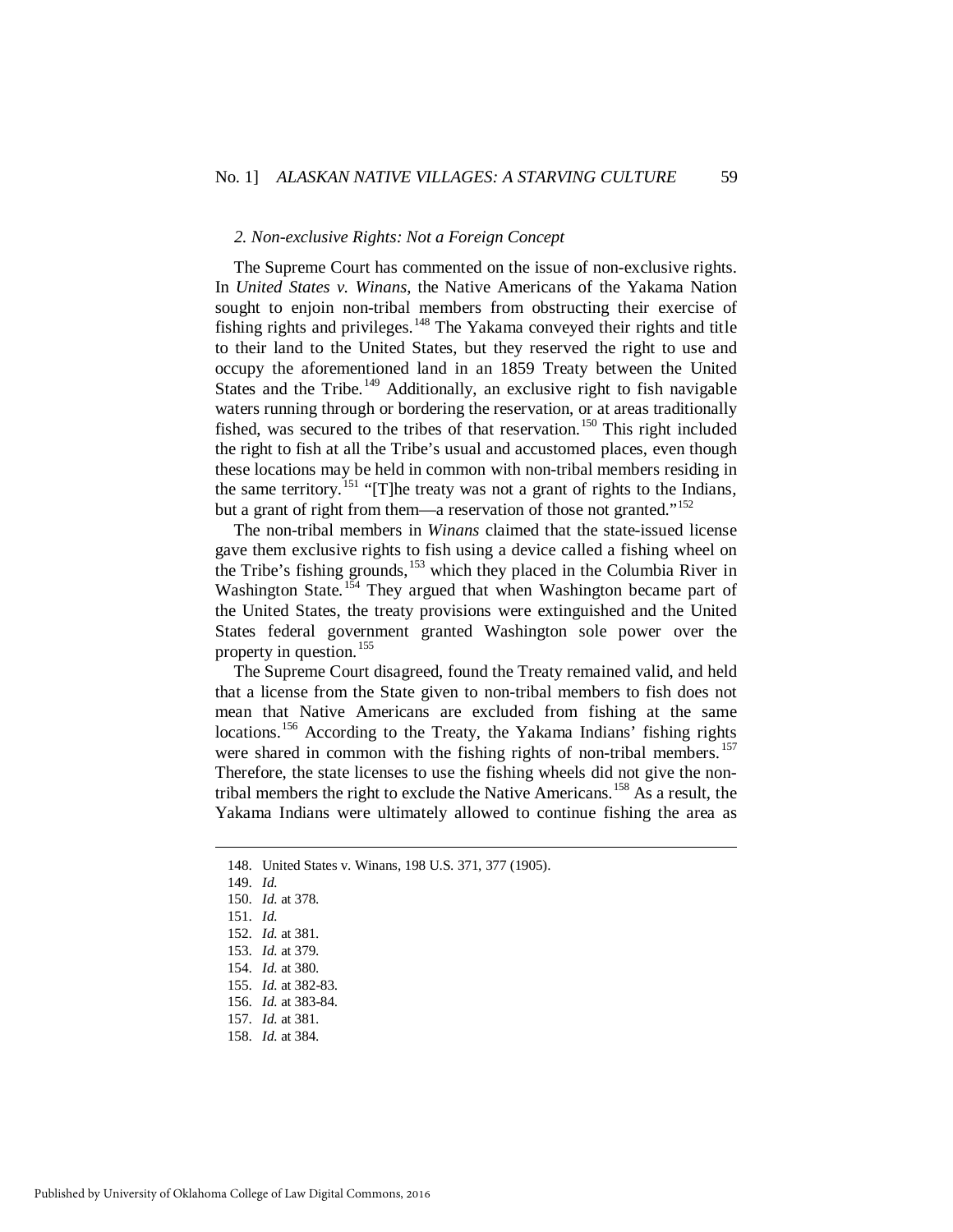they always had, as being allowed to hunt and fish was about as "necessary to the existence of the Indians [as] the atmosphere they breathed."[159](#page-20-0)

The Villages' situation is very similar to the *Winans* case. Similarly to the licenses issued in *Winans*, <sup>[160](#page-20-1)</sup> the IFQs were issued to commercial, nontribal members to fish the traditional Native American grounds on the OCS because the increase in non-tribal fishermen was contributing to the decrease of the sablefish and halibut population.<sup>[161](#page-20-2)</sup> Unlike the license in *Winans*, however, the Villages were not allowed to continue to fish despite the issued license, but instead, became subject to the IFQ requirements. The Ninth Circuit eventually allowed the Villages to subsistence fish, but only allowed them to fish using the most basic techniques, while non-tribal members with IFQs were allowed more modern techniques that allowed them better chances to catch fish for profit.<sup>[162](#page-20-3)</sup>

The Ninth Circuit should have followed in the Supreme Court's footsteps in *Winans*. The Villages were not asking the Court to exclude the commercial fishermen, but instead requested permission to continue their way of life without the hindrance of government regulations. As previously mentioned, the OCS and the land surrounding it have been home to the Villages for thousands of years.<sup>[163](#page-20-4)</sup> By denying access or only allowing access that is severely limited, it would be no different than the government allowing someone else to harvest another farmer's land, and in doing so, only allow the original farmer and landowner to use a small corner of that land for himself and harvest it using just a hoe and a spade.

Therefore, the Villages should be allowed to continue to hunt and fish on the OCS alongside the other commercial fishermen, but without the limitation of regulations. It is possible for more than one group of people to use and occupy land jointly and amicably.<sup>[164](#page-20-5)</sup> Both the Villages and the commercial fishermen can live, hunt, and fish the same lands in harmony.

 <sup>159.</sup> *Id.* at 381.

 <sup>160.</sup> *Id.* at 379.

<span id="page-20-2"></span><span id="page-20-1"></span><span id="page-20-0"></span> <sup>161.</sup> *See* Clarence G. Pautzke & Chris W. Oliver, *Development of the Individual Fishing Quota Program for Sablefish and Halibut Longline Fisheries off Alaska*, NORTH PAC. FISHERY MGMT. COUNCIL, http://www.npfmc.org/ifqpaper/(last modified Oct. 8, 1997); *see also* Richards, *supra* note 32, at 940.

 <sup>162.</sup> Bloch, *supra* note 10, at 8.

 <sup>163.</sup> LITTLEPAGE, supra note 11, at 199.

<span id="page-20-5"></span><span id="page-20-4"></span><span id="page-20-3"></span> <sup>164.</sup> Michael J. Kaplan, Annotation, *Proof and Extinguishment of Aboriginal Title to Indian Lands*, 41 A.L.R. Fed. 425 (1979).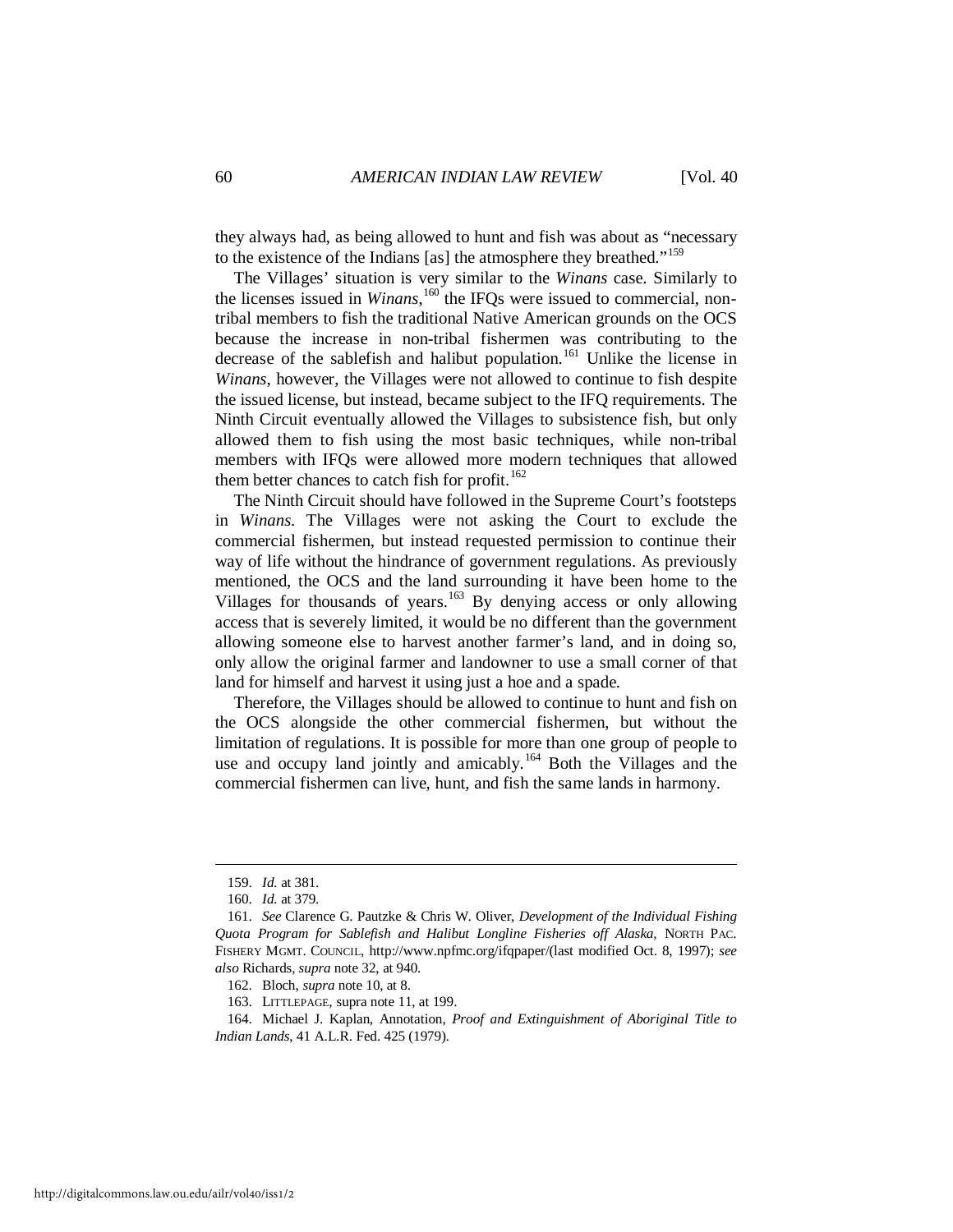#### *C. A New Element Test*

Considering other areas of law and different cases throughout history, a new element test can be created to determine non-exclusive hunting and fishing rights for the Villages and other Native American tribes across the nation. In his dissent in *Native Village of Eyak v. Blank*, Chief Justice Fletcher sided with the Villages, noting the tribes established their aboriginal title in at least part of the claimed area.<sup>[165](#page-21-0)</sup> Chief Justice Fletcher stated that the case should have been remanded back to the lower courts to determine what rights the Villages would have under the exclusivity test.<sup>[166](#page-21-1)</sup> Unfortunately, history has proven that aboriginal title has all but been eliminated,  $167$  which makes the exclusivity test no longer appropriate. It would be futile for the Villages to argue aboriginal title again. Therefore, the Supreme Court should define the term "non-exclusive" and implement a new element test that will determine if a Native American tribe has nonexclusive rights to use their land.

The Supreme Court should adopt the following term and definition of "non-exclusive aboriginal rights:" non-exclusive aboriginal rights are rights held by Native American tribes that grant them unhindered use of their traditional hunting and fishing grounds, alongside commercial huntsmen and fishermen, without being limited to the same regulations as the commercial entities.<sup>[168](#page-21-3)</sup> In order for non-exclusive rights to exist, a tribe must satisfy all the following elements. First, a tribe must have made use of the land before the colonization of the United States.<sup>[169](#page-21-4)</sup> Second, the land in controversy must be the "usual and accustomed places" used by the Tribe.<sup>[170](#page-21-5)</sup> Third, the use of the land must be continuous.<sup>[171](#page-21-4)</sup> If a tribe can

<span id="page-21-1"></span><span id="page-21-0"></span> <sup>165.</sup> Native Vill. of Eyak v. Blank, 688 F.3d 619, 627 (9th Cir. 2012) (Fletcher, J., dissenting).

 <sup>166.</sup> *Id.*

 <sup>167.</sup> *See* Kaplan, *supra* note 164.

<span id="page-21-3"></span><span id="page-21-2"></span> <sup>168.</sup> *See generally* United States v. Winans, 198 U.S. 371, 381 (1905). *See also* People of Vill. of Gambell v. Hodel, 869 F.2d 1273, 1276-77 (9th Cir. 1989); Benjamin A. Kahn, *The*  Legal Framework Surrounding Maori Claims to Water Resources in New Zealand: In *Contrast to the American Indian Experience*, 35 STAN. J. INT'L. L. 49, 98 (1999).

<span id="page-21-4"></span> <sup>169.</sup> *See* Johnson v. M'Intosh, 21 U.S. (8 Wheat.) 543, 574 (1823) (stating that Native Americans were the first and "the rightful occupants of the soil" who had the legal right to possession of the land and the right to use it at their own discretion); Bloch, *supra* note 10, at 9 (stating that Native Americans were the first occupants of the land, which makes them "rightful occupants of the soil").

<span id="page-21-5"></span> <sup>170.</sup> Shutler, *supra* note 17, at 999 (showing that Native Americans, specifically the Yakama, have been allowed to reserve their rights to hunt and fish "usual and accustomed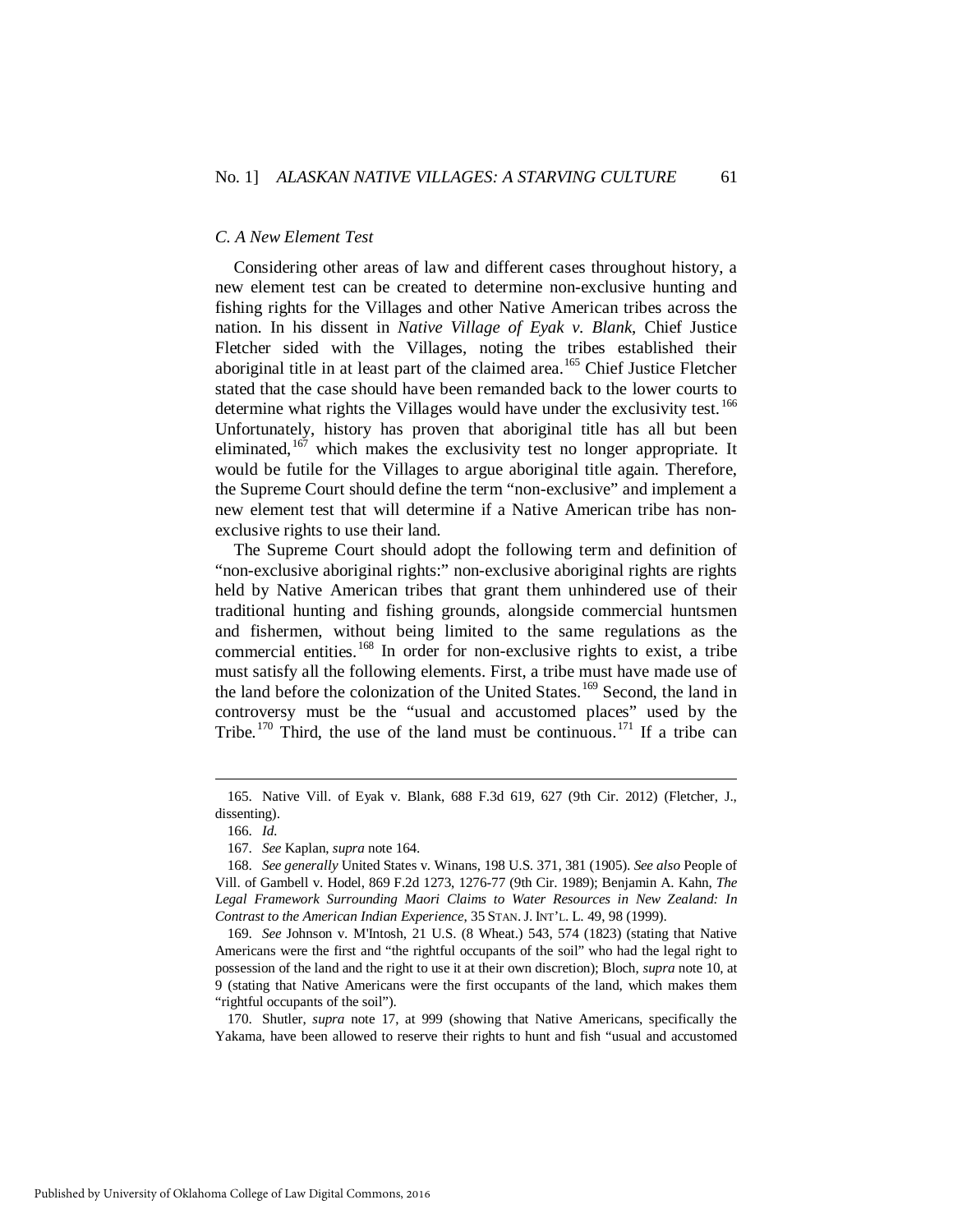satisfy these elements, the tribe should be allowed to use their traditional hunting and fishing grounds alongside commercial fishermen and without interference from the government.

The current interferences of the government, such as the IFQ regulations and the basic fishing techniques restrictions, make it extremely difficult for Native Americans to fish the area. The imposed restrictions do not allow Native Americans the ability to catch enough fish before the season runs out and before the commercial fishermen take just enough fish to prevent damage to the population. Generally, people who have lived on a certain area of land for a long period time, and have used that land for hunting and fishing, become familiar with that land's wildlife, and become aware of the dangers posed to that wildlife when individuals fish outside of season and overfish. Therefore, those people would only hunt and fish at the appropriate time and would take no more than what they needed to survive because they know that doing so protects the population of the game in season, as well as other wildlife. $172$ 

#### *1. Use of the Land Before the Colonization of the United States*

The first element that should be considered in determining non-exclusive aboriginal title is the "use of the land before the colonization of the United States." The development of this element was inspired by the *Sac & Fox* test, more specifically the "for a long time" element, which helps determine the existence of the aboriginal title. Chief Justice Marshall's explanation of aboriginal title was also considered in developing this part of the nonexclusive aboriginal rights test.

This element is necessary to ensure that if certain tribal members relocate to lands inhabited by their ancestors, those individuals cannot claim nonexclusive rights to uninhibitedly hunt and fish foreign lands just because they are of Native American descent. For example the Appalachian Mountains have many people of Melungeon ancestry, which consist of at least one Native American relative somewhere in their lineage.<sup>[173](#page-22-1)</sup> However,

places" by the way of a treaty, which shows the government has given importance to usual and accustomed places).

 <sup>171.</sup> Sac & Fox Tribe of Indians of Okla. v. United States, 383 F.2d 991, 998 (Ct. Cl. 1967).

<span id="page-22-0"></span> <sup>172.</sup> Julia Layton, *Why Can You Only Hunt Certain Game in Certain Seasons?*, HOW STUFF WORKS: ADVENTURE (Dec. 12, 2008), http://adventure.howstuffworks.com/outdooractivities/hunting/regulations/hunting-season.htm.

<span id="page-22-1"></span> <sup>173.</sup> Ima Stephens, *Black Dutch*, *in* ENCYCLOPEDIA OF APPALACHIA 248 (Univ. of Tenn. Press, 2006).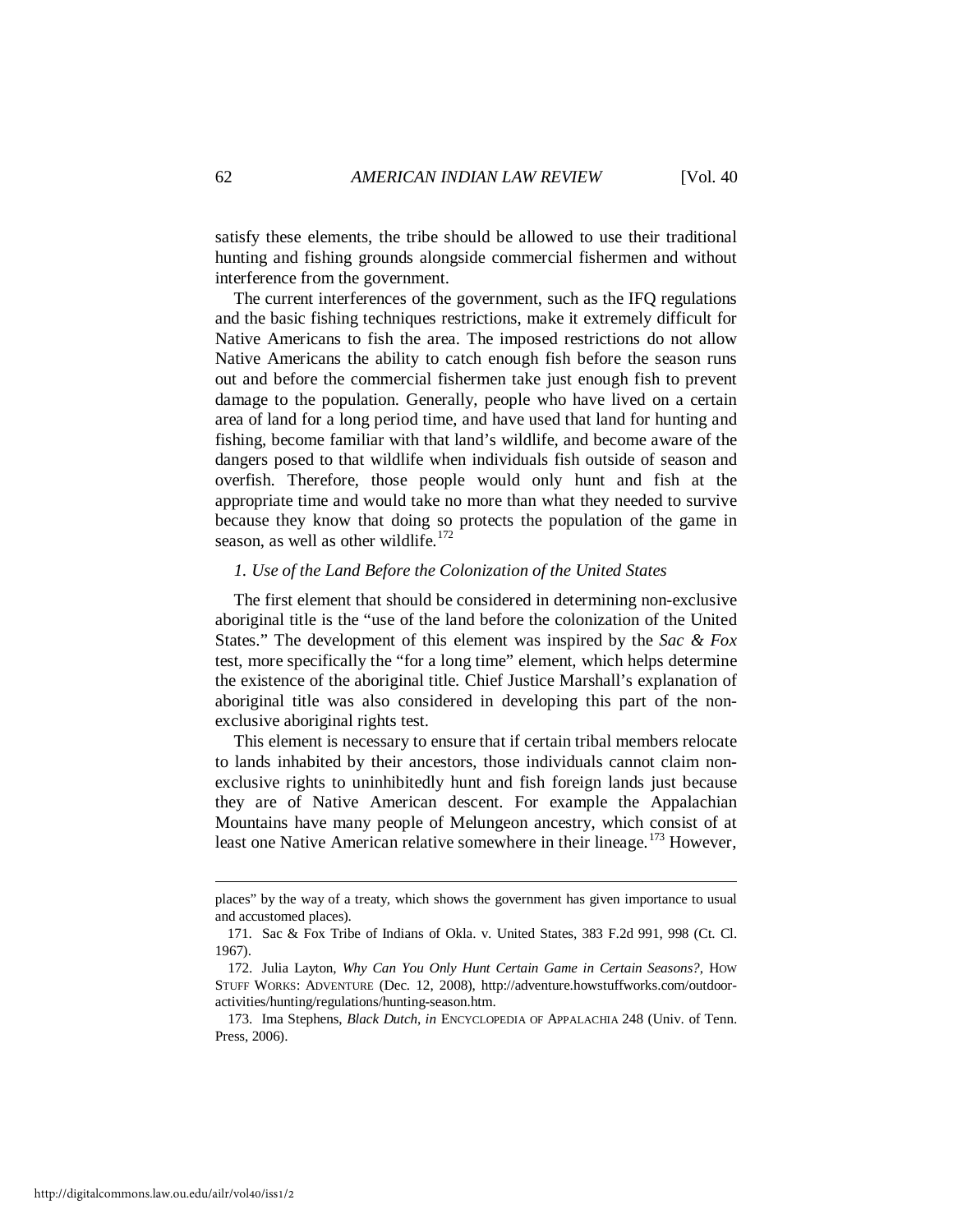many of these people have never participated in traditions, such as hunting and fishing, from their Native American heritage.<sup>[174](#page-23-0)</sup> As a result, these individuals should not be able to claim rights to their Native American ancestors' traditional hunting and fishing grounds because hunting and fishing for themselves and the tribe is not an integral part of their daily life.

The amount of time needed to satisfy the "for a long time" element is not defined by a certain number of years, but is shown by the amount of time it took for a Native American tribe to turn the wilderness into domesticated lands.<sup>[175](#page-23-1)</sup> Domestic lands are those which are adapted or used by a person or group for one's own purpose.<sup>[176](#page-23-2)</sup> Additionally, the tribe must have domesticated the land before the United States became a country.<sup>[177](#page-23-3)</sup> The Villages claim to have been using the land in question for over 7000 years, which substantially predates the colonization of the United States.<sup>[178](#page-23-4)</sup> Archeological dig sites have revealed that the Villages occupied the OCS and the land surrounding it since glaciers covered most of the area during the last ice age.<sup>[179](#page-23-5)</sup> For example, dig sites uncovered various types of artifacts which include tools, weapons, and remnants of housing establishments.<sup>[180](#page-23-6)</sup> These items include grinding stones, harpoon heads, bone tools, slate awls, house posts, stone lamps, and bones and shells from a variety of mammals and shellfish left over from meals.<sup>[181](#page-23-7)</sup> These archeological discoveries show that the Villages were the ones who conquered the land because they are evidence of an established culture and a set way of life.<sup>[182](#page-23-8)</sup>

<span id="page-23-0"></span> <sup>174.</sup> Jessica Martin, *Majority of American Indians Move Off Reservations, but Their Cultural, Financial Services Remain Behind*, WASH. UNIV. ST. LOUIS: THE SOURCE (Apr. 12, 2007), https://source.wustl.edu/2007/04/majority-of-american-indians-move-off-reservations -but-their-cultural-financial-services-remain-behind/.

<span id="page-23-1"></span> <sup>175.</sup> Confederated Tribes of Warm Springs Reservation of Or. v. United States, 177 Ct. Cl. 184, 194 (1966).

<span id="page-23-2"></span> <sup>176.</sup> *Domesticate*, DICTIONARY.COM, http://dictionary.reference.com/browse/domesticate (last visited Sept. 2, 2015).

 <sup>177.</sup> *Confederated Tribes of Warm Springs Reservation of Or.*, 177 Ct. Cl. at 194.

<span id="page-23-5"></span><span id="page-23-4"></span><span id="page-23-3"></span> <sup>178.</sup> *Blank*, 688 F.3d at 620-21; *Trawler*, 154 F.3d at 1091; *see History & Culture*, CHUGASH, http://www.chugach.com/who-we-are/history-culture (last visited Oct. 13, 2015); *see also* Richards, *supra* note 32, at 939.

 <sup>179.</sup> *History & Culture*, *supra* note 178.

 <sup>180.</sup> LITTLEPAGE, *supra* note 11, at 198.

 <sup>181.</sup> *Id.*

<span id="page-23-8"></span><span id="page-23-7"></span><span id="page-23-6"></span> <sup>182.</sup> *See* Robert F. Heizer, Book Review, 59 AM. ANTHROPOLOGIST 370, 371 (1957) (reviewing FREDERICA DE LAGUNA, CHUGASH PREHISTORY: THE ARCHEOLOGY OF PRINCE WILLIAM SOUND, ALASKA (1956)) (showing evidence of established culture and way of life).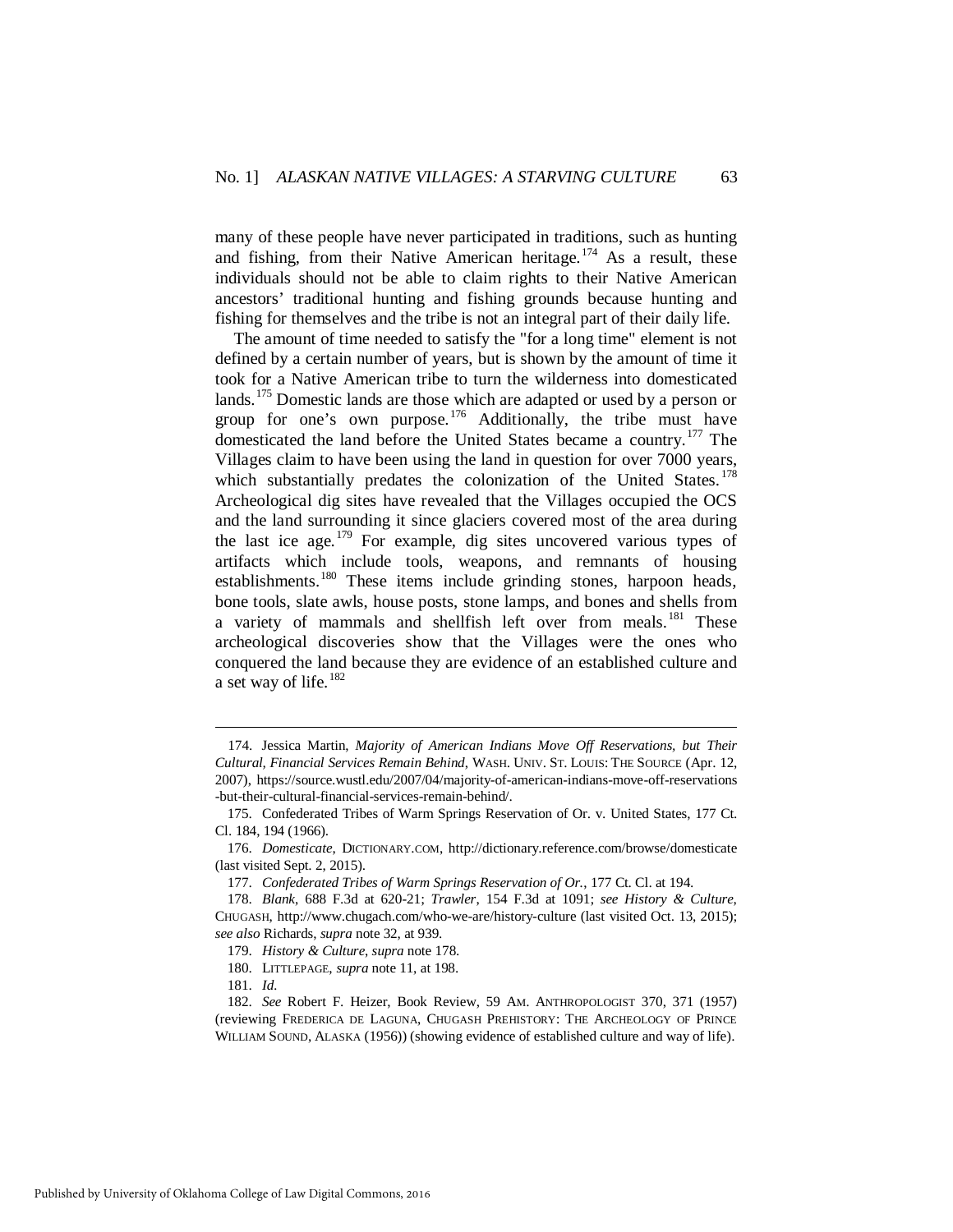Additionally, the Villages were the first people to greet the European explorer, Vitus Bering, and his group when they came to Alaska in 1741.<sup>[183](#page-24-0)</sup> The greetings, along with the archeological discoveries, show that the Villages lived on the land long enough to make it their home. The presence of coffins and ornaments show that the Villages had established the area as a respectful place to lay their dead to rest, while weapons show that they were hunting and protecting the land in which they lived. The artwork also shows their hunting traditions in the area and that they have integrated the area into their religious practices.

These examples represent that the Villages put down roots, developed customs and traditions, and made the area on and around the OCS a permanent place to live. As a result, the Villages have satisfied the time element of non-exclusive rights test. If the United States would allow the Villages to use the land, they would be able to continue their time-honored traditions to help ensure the survival of their culture. By denying the Villages rights to use their traditional hunting and fishing areas, essential knowledge dies with the older generation, which prevents the present generation from carrying on traditions held dear by the Villages people. Therefore, granting the Villages their requested rights is necessary for their culture to survive.

#### *2. Usual and Accustomed Grounds and Stations*

Hunting and fishing grounds, which are areas used as part of a Native American tribe's habits and customs, are considered as much under a Native American tribe's possession as a cleared field is under a non-Indian's possession. [184](#page-24-1) In *United States v. Washington*, the district court concluded that the Native American tribes of that area had the right to fish on areas not designated to their reservations, but those rights were held "in common" with the rights of non-Native American tribal members.<sup>[185](#page-24-2)</sup> These off reservation areas are reserved to the "usual and accustomed grounds and stations."<sup>[186](#page-24-3)</sup> "Usual and accustomed" include fishing areas familiar to the tribal members and excludes areas that are unfamiliar locations or locations used in long intervals, infrequently, or in extraordinary situations.<sup>[187](#page-24-4)</sup>

 <sup>183.</sup> *History & Culture*, *supra* note 178.

<span id="page-24-1"></span><span id="page-24-0"></span> <sup>184.</sup> Sac & Fox Tribe of Indians v. United States, 179 Ct. Cl. 8, 22 (1967) (citing Mitchel v. United States, 34 U.S. 711, 745 (1835)).

<span id="page-24-4"></span><span id="page-24-3"></span><span id="page-24-2"></span> <sup>185.</sup> United States v. Washington, 384 F. Supp. 312, 332 (W.D. Wash. 1974), *aff'd and remanded*, 520 F.2d. 676, 693 (9th Cir. 1975).

 <sup>186.</sup> *Id.*

 <sup>187.</sup> *Id.*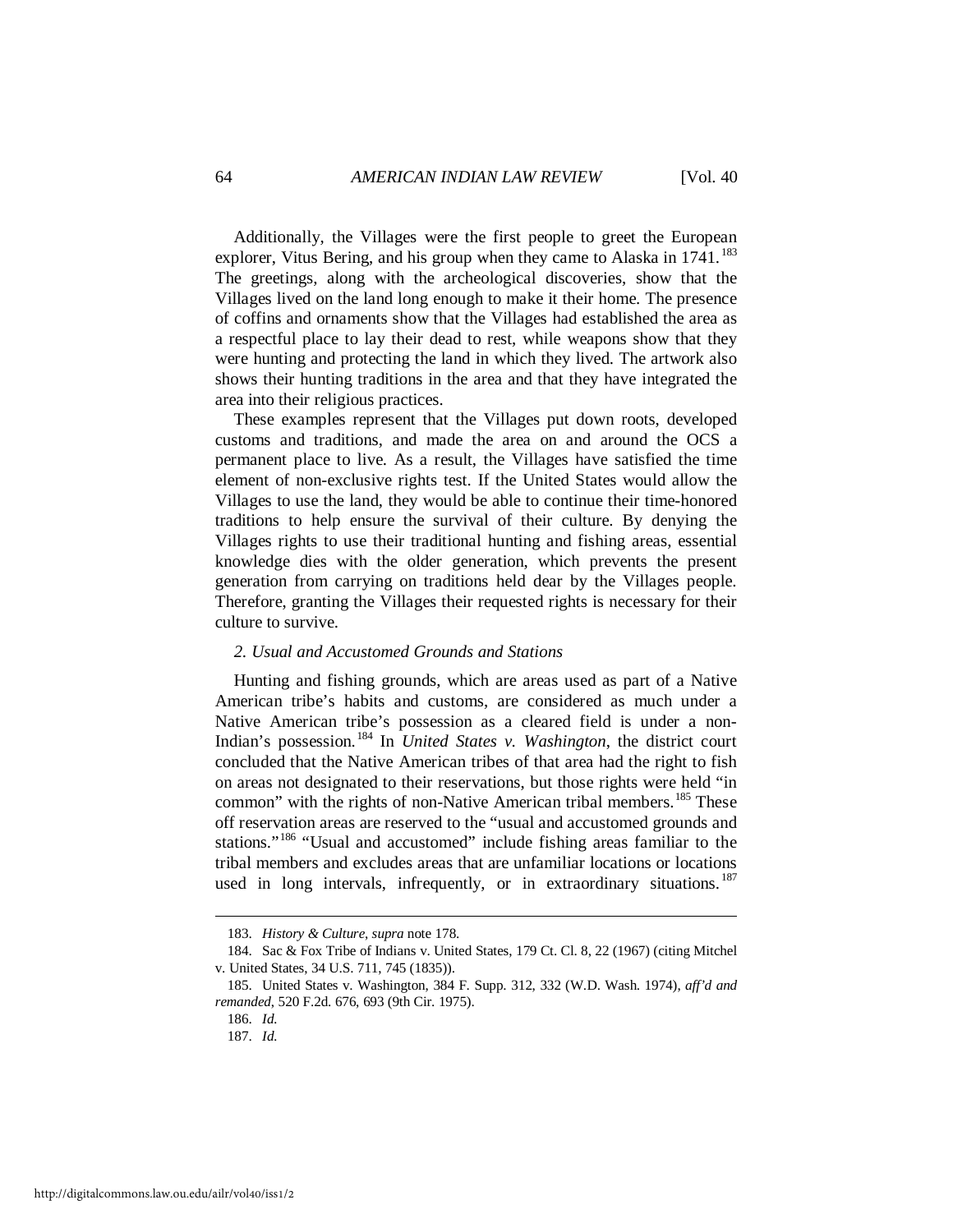"Grounds" and "stations" are often used together, but they are actually separate terms with each having its own meaning.<sup>[188](#page-25-0)</sup> "Stations" are considered as fixed locations and other narrow limited areas.<sup>[189](#page-25-1)</sup> These areas are indicated by structures such as fishing platforms.<sup>[190](#page-25-2)</sup> "Grounds" are larger areas that may encompass several stations and other unspecified locations.<sup>[191](#page-25-3)</sup> The Tribes' oral history was able to pinpoint specific fishing locations, but it was impossible to recall every single fishing location used by the Tribes. $192$ 

Some of the tribes even developed "usual and accustomed grounds and stations" through the use of their boating routes as long as those routes were not used solely for travel.<sup>[193](#page-25-5)</sup> Some of the marine areas identified as hunting and fishing grounds by the tribes were the Lummi reef in Northern Puget Sound, the Makah halibut banks, Hood Canal and Commencement Bay.<sup>[194](#page-25-6)</sup> Therefore, the court concluded that every fishing location where the tribes customarily and occasionally fished, "however distant from the then usual habitat of the tribe, and whether or not other tribes then also fished in the same waters, is a usual and accustomed ground or station at which the treaty tribe reserved, and its members presently have, the right to take fish."<sup>[195](#page-25-7)</sup> This case made its way through the appeals process until it finally came before the Ninth Circuit.<sup>[196](#page-25-8)</sup> The Ninth Circuit affirmed the lower court's decision in holding the Native American tribes had "a right to an actual share of certain valuable species of fish, not merely a right to the opportunity to catch fish, and that state police power regulations cannot be used unduly to impair this right."<sup>[197](#page-25-9)</sup>

Oral history has shown that the Villages have been hunting and fishing on this land for millennia,[198](#page-25-10) and says that the Villages came upon the land one day while their hunters were kayaking along the Pacific coastline.<sup>[199](#page-25-11)</sup> During the hunters' exploration, they saw a large black object sticking up

<span id="page-25-3"></span><span id="page-25-2"></span><span id="page-25-1"></span><span id="page-25-0"></span>-

197. *Id.*

 <sup>188.</sup> *Id.*

 <sup>189.</sup> *Id.*

 <sup>190.</sup> *Id.*

 <sup>191.</sup> *Id.*

 <sup>192.</sup> *Id.* at 353.

<span id="page-25-5"></span><span id="page-25-4"></span> <sup>193.</sup> *See id.*

 <sup>194.</sup> *Id.*

<span id="page-25-9"></span><span id="page-25-8"></span><span id="page-25-7"></span><span id="page-25-6"></span> <sup>195.</sup> *Id.* at 332.

 <sup>196.</sup> United States v. Washington, 645 F.2d 749, 750 (9th Cir. 1981).

 <sup>198.</sup> *See Our People*, *supra* note 7.

<span id="page-25-11"></span><span id="page-25-10"></span> <sup>199.</sup> *Id.*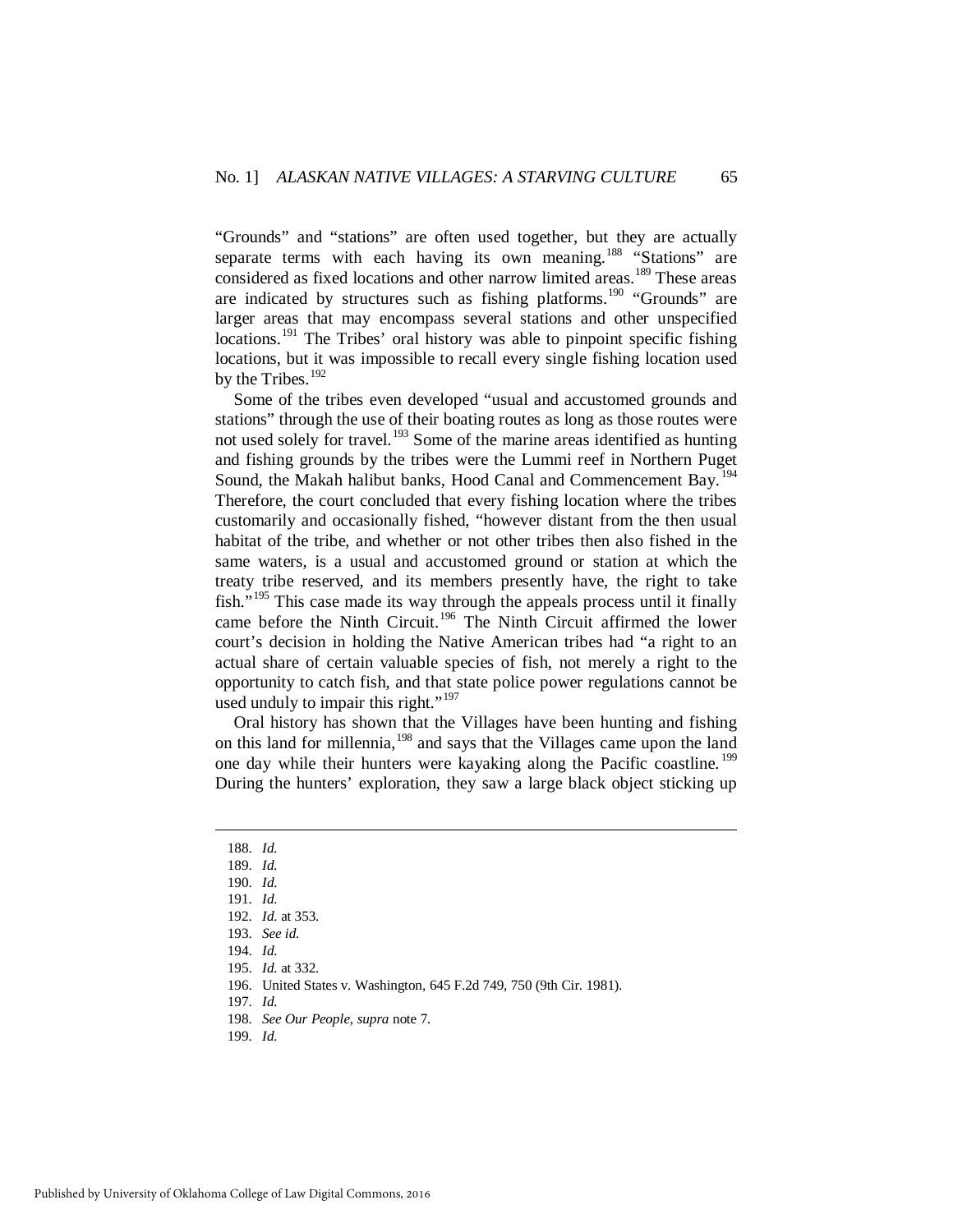out of the ice.<sup>[200](#page-26-0)</sup> The hunters paddled over to investigate and discovered the object coming out of the ice was actually mountaintops emerging out of the retreating glacial ice.<sup>[201](#page-26-1)</sup> These mountains also contained ice-free shores in which the Villages started their first settlements.<sup>[202](#page-26-2)</sup> The years and seasons came and went, which quickly melted the last remnants of the glaciers.  $203$ The melted ice exposed deep fjords and lagoons that contained abundances of sea life and provided habitable beaches on which to erect settlements. [204](#page-26-4) "When the ice retreated, so did the animals. The Villages followed the ice and animals deep into the heart of Prince William Sound, where they remain to this very day."<sup>[205](#page-26-5)</sup>

The Villages are not asking for permission to hunt and fish on lands that they have never, or even on rare occasion, hunted on. They are asking to hunt and fish on lands traditionally used today and by their ancestors. Similar to the tribes pinpointing fishing locations in *Washington*, the Villages also pointed to their hunting and fishing locations, which include the Prince William Sound area, the Gulf of Alaska, and the Cook Inlet. Furthermore, just as the tribes in *Washington* referenced their oral history, the Villages used their oral history to show how they came to inhabit the area. This history shows the Villages have established "usual and accustomed grounds and stations" for hunting and fishing. Stations were created by the Villages' initial settlements on the beach. Even after the ice retreated and the Villages moved inland, they continued to visit the OCS to hunt and fish for marine life. Grounds were established by the Villages' move inland and the continuous hunting and fishing away from the villages. The relocation did not make the land any less familiar.

As a result, the Villages are requesting that the Ninth Circuit follow in its own precedent set in *Washington* and allow them to hunt and fish on lands, even if those lands were away from their villages, that they have used for centuries. They are asking to be able to continue a way of life passed through thousands of years of traditions, uninhibited by the government, on the same grounds hunted and fished by their ancestors. The Villages have proven that they have continued to use the same lands for thousands of years, and therefore meet this element of the test and should be allowed to

<span id="page-26-0"></span>200. *Id.*

- <span id="page-26-1"></span>201. *Id.*
- <span id="page-26-2"></span>202. *Id.*
- <span id="page-26-3"></span>203. *Id.*
- 204. *Id.*
- <span id="page-26-5"></span><span id="page-26-4"></span>205. *Id.*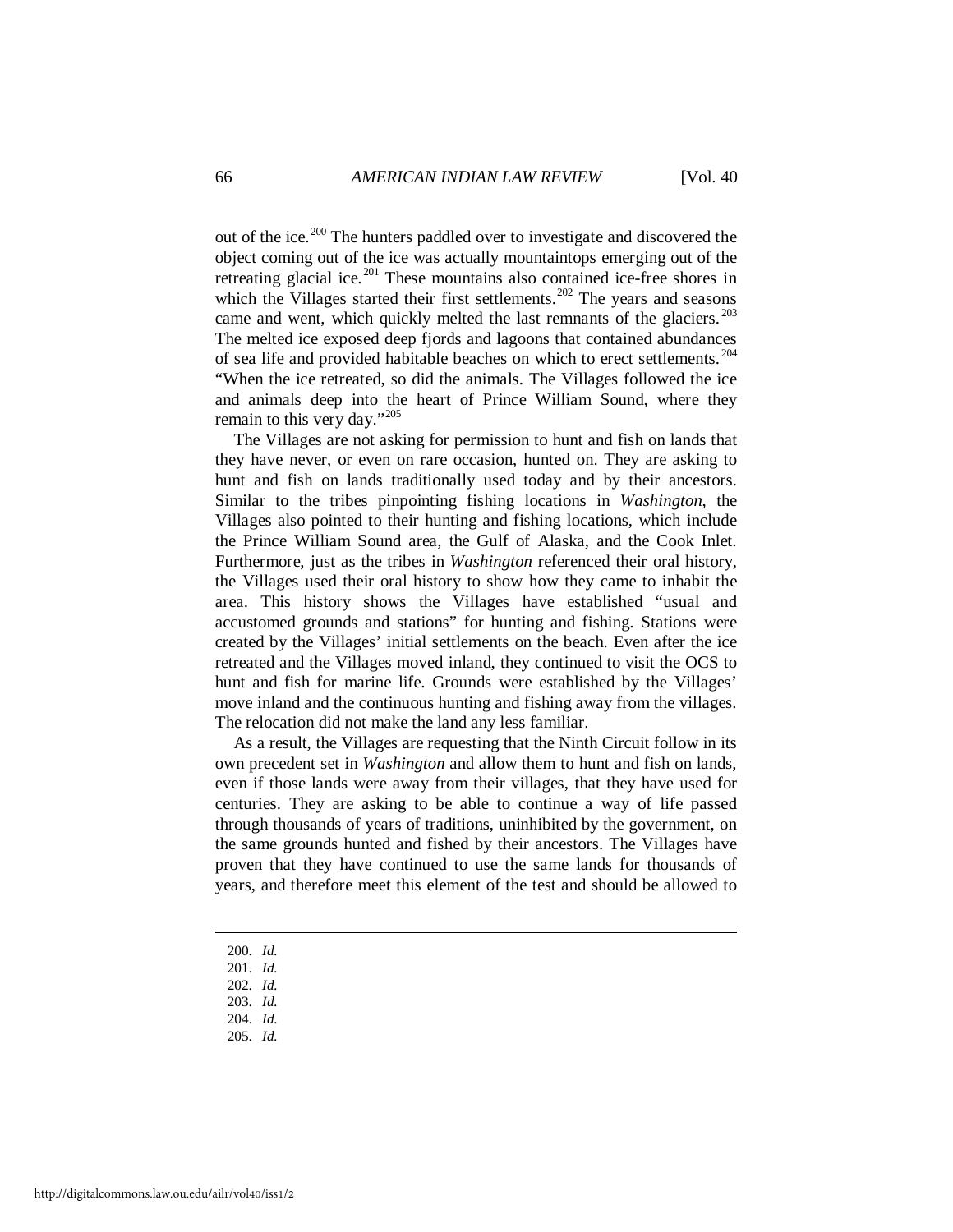hunt and fish alongside the commercial fishermen without any interference from the government or non-tribal fisherman.

#### *3. Continuous Use of the Land*

The Villages must also prove their use of the land has been continuous. "Continuous use and occupancy" must be "in accordance with the way of life, habits, customs and usages of the Indians who are its users . . . ."[206](#page-27-0) The lower court in *Blank* determined that the Villages' hunting and fishing rights were integral to their ancestors' way of life,  $207$  and also concluded the Villages and their ancestors were skilled hunters and fishermen of the OCS.[208](#page-27-2) Their way of life provided them with the years of experience needed to develop their skilled techniques; the Villages knew the land and the sea, $209$  and knew the ocean currents so well that they were able to navigate the OCS on their boats with ease.<sup>[210](#page-27-4)</sup> These skills were developed as the Villages and their ancestors traveled through Middleton Island, the Barren Islands, the Cook Inlet, and the Copper River Delta on numerous hunting and fishing expeditions.<sup>[211](#page-27-5)</sup> As a result, there is a strong likelihood that the Villages seasonally used portions of the OCS lands closest to their villages and during their travels to outside lands.<sup>[212](#page-27-6)</sup>

Continuous use of land is not strictly limited to a Native American tribe's settlements.<sup>[213](#page-27-7)</sup> Continuous use also includes areas of land that a tribe continuously utilizes for hunting even if the area in question is used seasonally or intermittently.<sup>[214](#page-27-8)</sup> The District Court said that the Villages did not make regular use of the claimed areas of the OCS,<sup>[215](#page-27-9)</sup> and the Secretary that issued the IFQs that restricted the Villages' right to hunt and fish the OCS argued the Villages' use of the land was "too sporadic" to establish rights to hunt and fish the OCS.<sup>[216](#page-27-10)</sup> However, seasonal and occasional use is sufficient enough to satisfy the continuous use and occupancy requirement as long as the use of the land is "consistent with the seasonal nature of the

 <sup>206.</sup> Sac & Fox Tribe of Indians v. United States, 179 Ct. Cl. 8, 21-22 (1967).

<span id="page-27-2"></span><span id="page-27-1"></span><span id="page-27-0"></span> <sup>207.</sup> *See* Native Vill. of Eyak v. Blank, 688 F.3d 619, 623 (9th Cir. 2012).

 <sup>208.</sup> *Id.*

<span id="page-27-3"></span> <sup>209.</sup> *See id.*

 <sup>210.</sup> *Id.* at 627 (Fletcher, J., dissenting).

 <sup>211.</sup> *See Alaska Native Subsistence Today*, *supra* note 132.

 <sup>212.</sup> *Blank*, 688 F.3d at 629-30.

<span id="page-27-9"></span><span id="page-27-8"></span><span id="page-27-7"></span><span id="page-27-6"></span><span id="page-27-5"></span><span id="page-27-4"></span> <sup>213.</sup> Confederated Tribes of Warm Springs Reservation v. United States, 177 Ct. Cl. 184, 194 (1966).

 <sup>214.</sup> *Id.*

 <sup>215.</sup> *Blank*, 688 F.3d at 623.

<span id="page-27-10"></span> <sup>216.</sup> *Id.*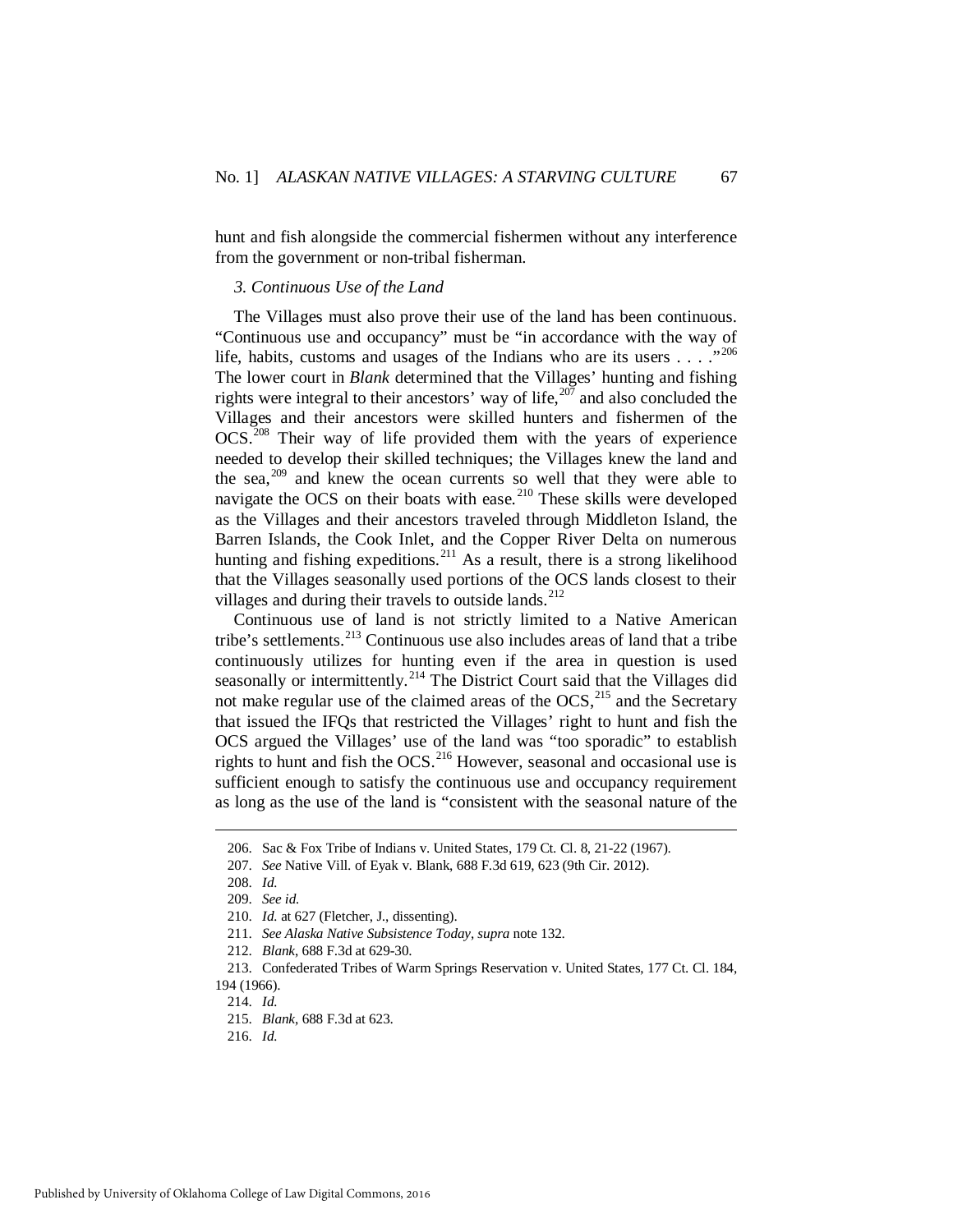ancestors' way of life as marine hunters and fishermen."<sup>[217](#page-28-0)</sup> The majority of the justices in the *Blank* case agreed that the Villages made continuous use of the land on the OCS. $^{218}$  $^{218}$  $^{218}$ 

# *IV. Conclusion*

Over the years, the government has continually passed laws while the courts have made precedents that prevent Native American tribes across the country from using their traditional hunting and fishing grounds. By not addressing the issue on non-exclusive aboriginal rights, the courts run the risk of slowly destroying entire Native American cultures to which hunting and fishing traditions are essential to survival. These traditions, how these tribes survived before the establishment of the United States government, were essential to tribal members to feed their families. Notwithstanding need, however, tribal members made the best use out of everything that they caught and left nothing to waste. They used the hides for clothes and the bones for weapons and tools, and what they did not use to sustain the village, they traded with other villages for supplies. By inhibiting the Native Americans' abilities to hunt and fish, tribes are inhibited from teaching their children these customs, which may be detrimental to any hope tribes have of ensuring the survival of their culture.

When most people watch documentaries about Native American culture, they are amazed at the beauty of their traditions, which can include the intricate design of leather clothing made from animal hides, the immense effort put into a handmade knife made from animal bones, or crafting elaborate headdresses made of bird feathers. For the Alaskan Native Villages, however, their culture is deteriorating because they lack sufficient access to their traditional hunting and fishing areas and are inhibited by governmental regulations. Without an established definition of nonexclusive aboriginal rights and requirements to obtain those rights, Native American tribes are prevented from continuing traditions that have been passed on from generation to generation for thousands of years. When the older generation cannot teach the younger generation the tribe's ways of life, the culture dies because no one has the knowledge to carry on those time honored traditions.

By failing to address the non-exclusive aboriginal rights issue raised by the Villages, the courts are establishing precedents and ruling in favor of enacted statues that prevent the tribes from continuing a way of life that has

<span id="page-28-1"></span><span id="page-28-0"></span> <sup>217.</sup> *Id.*

 <sup>218.</sup> *Id.* at 627 (Fletcher, J., dissenting).